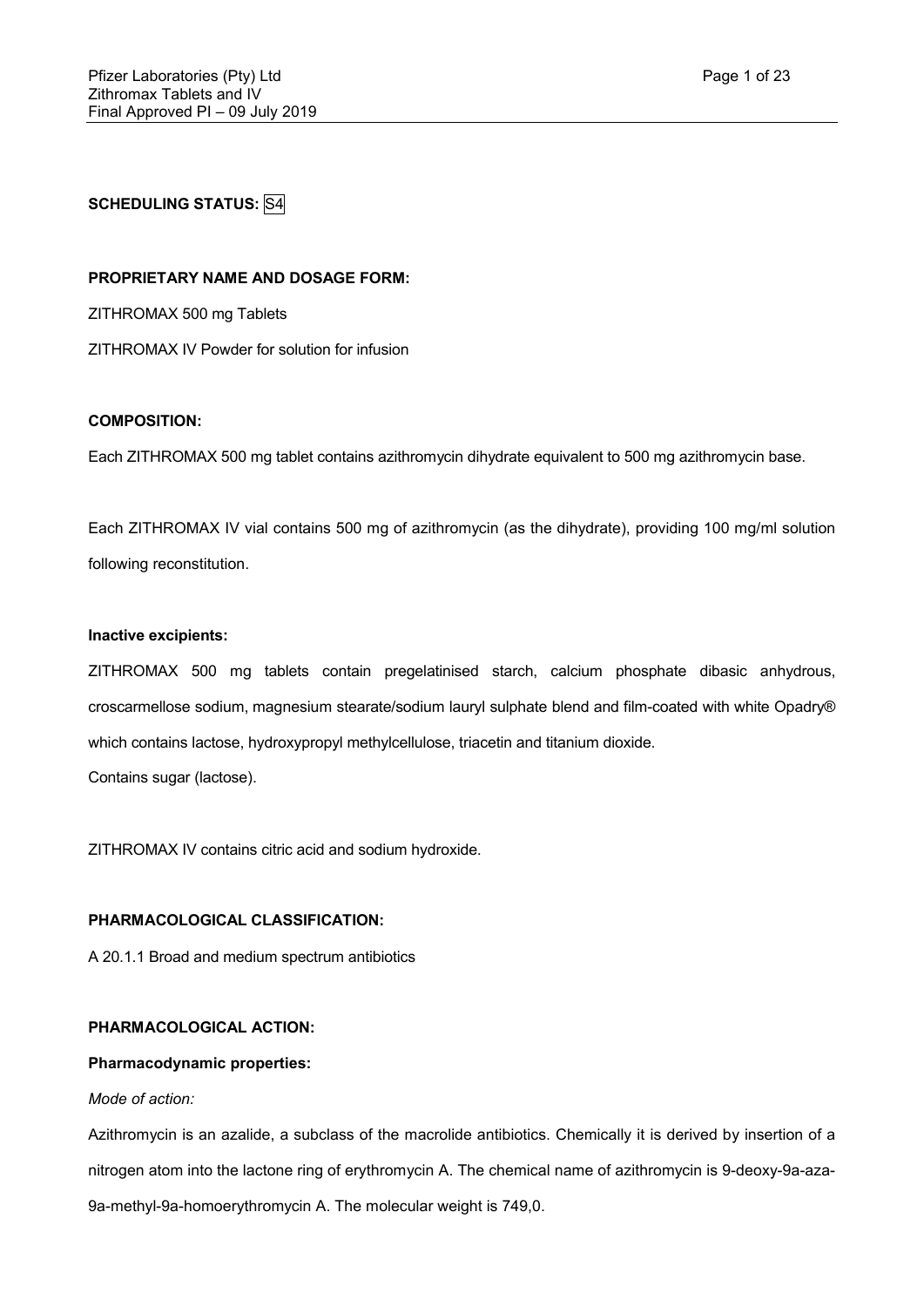Azithromycin binds to the 23S rRNA of the 50S ribosomal subunit. It blocks protein synthesis by inhibiting the transpeptidation/translocation step of protein synthesis and by inhibiting the assembly of the 50S ribosomal subunit.

#### *Cardiac electrophysiology:*

QTc interval-prolongation was studied in a randomised, placebo-controlled parallel trial in 116 healthy subjects who received either chloroquine (1 000 mg) alone or in combination with azithromycin (500 mg, 1 000 mg, and 1 500 mg once daily). Coadministration of azithromycin significantly increased the QTc interval in a dose- and concentration-dependent manner. In comparison to chloroquine alone, the maximum mean (95 % upper confidence bound) increases in QTcF were 5 (10) ms, 7 (12) ms and 9 (14) ms with the co-administration of 500 mg, 1 000 mg and 1 500 mg azithromycin, respectively.

## *Mechanism of resistance:*

The two most frequently encountered mechanisms of resistance to macrolides, including azithromycin, are target modification (most often by methylation of 23S rRNA) and active efflux. The occurrence of these resistance mechanisms varies from species to species and, within a species, the frequency of resistance varies by geographical location.

Efflux pumps occur in a number of bacteria, including Gram-negatives, such as *Haemophilus influenzae* (where they may determine intrinsically higher MICs) and staphylococci. In streptococci and enterococci, an efflux pump that recognises 14 - and 15-membered macrolides (which include, respectively, erythromycin and azithromycin) is encoded by *mef*(A) genes.

Azithromycin demonstrates cross resistance with erythromycin-resistant Gram-positive organisms. Ribosomal modifications determine cross resistance with other classes of antibiotics whose ribosomal binding sites overlap that of the macrolides: the lincosamides (including clindamycin), and the streptogramins B (which include, for example, the quinupristin component of quinupristin/dalfopristin). A decrease in macrolide susceptibility over time has been noted in particular in *Streptococcus pneumoniae* and *Staphylococcus aureus*, and has also been observed in *viridans streptococci* and in *Streptococcus agalactiae.*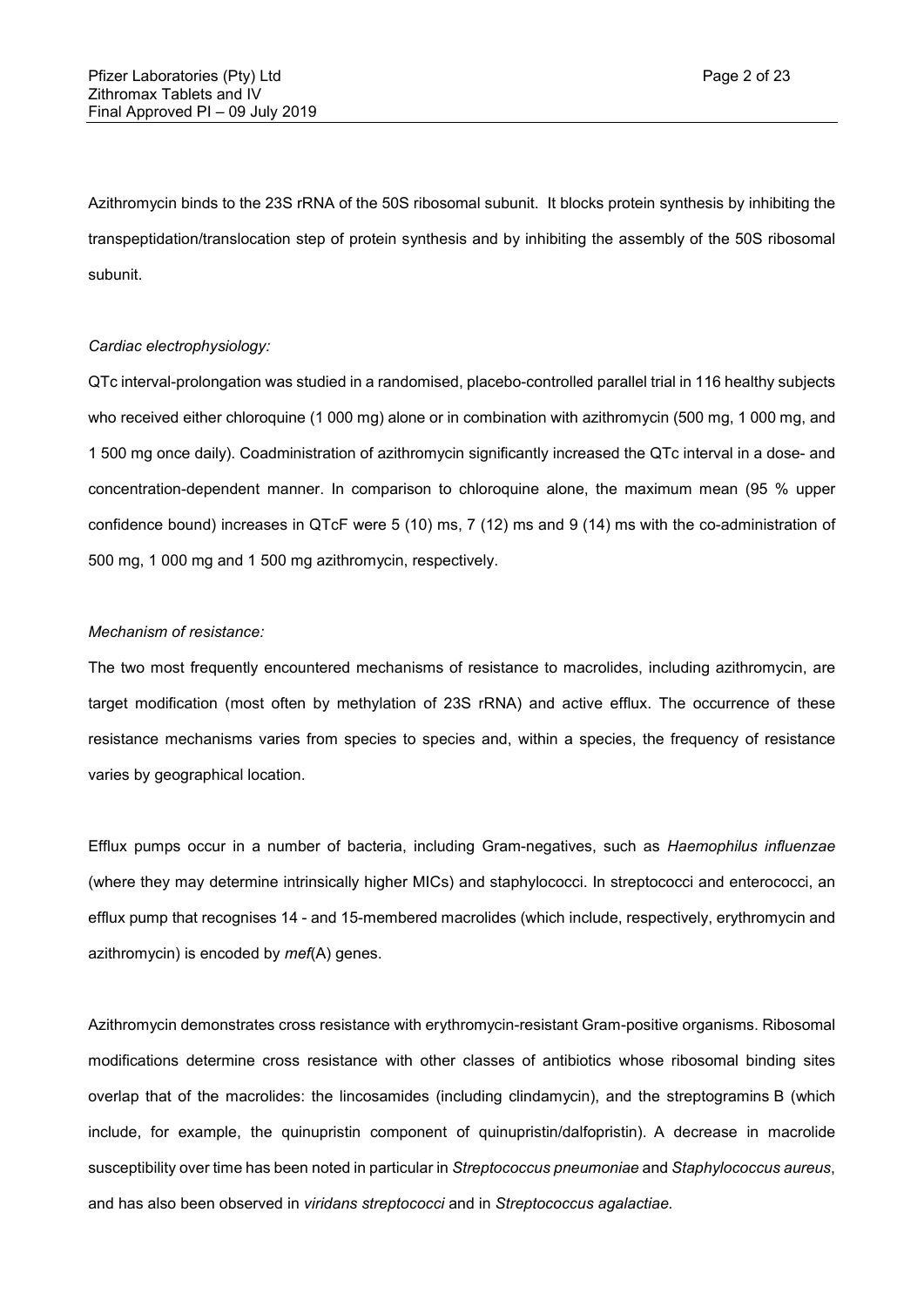Azithromycin has *in vitro* activity against:

Aerobic and facultative Gram-positive bacteria (erythromycin-susceptible organisms).

Aerobic and facultative Gram-negative bacteria.

*In vitro* resistance to azithromycin*:*

Azithromycin-resistant organisms are encountered relatively frequently among aerobic and facultative Grampositive bacteria, in particular among methicillin-resistant *Staphylococcus aureus* (MRSA) and penicillinresistant *Streptococcus pneumoniae* (PRSP).

*Pseudomonas* spp. and most *Enterobacteriaceae* are inherently resistant to azithromycin, although azithromycin has been used to treat *Salmonella enterica , Pneumocystis jirovecii* and *Toxoplasma gondii* infections*.*

*In vitro* sensitivity does not necessarily imply *in vivo* efficacy.

## **Pharmacokinetic properties:**

## *Absorption:*

Following oral administration in humans, azithromycin is widely distributed throughout the body; bioavailability is approximately 37 %. No significant decrease in bio-availability was observed when azithromycin was administered with a meal. The time taken to peak plasma levels is 2 - 3 hours.

In patients hospitalised with community acquired pneumonia receiving single daily one-hour intravenous infusions for 2 to 5 days of 500 mg azithromycin at a concentration of 2 mg/ml, the mean Cmax ± S.D. achieved was  $3.63 \pm 1.60$  µg/ml, while the 24-hour trough level was  $0.20 \pm 0.15$  µg/ml, and the AUC<sub>24</sub> was  $9.60 \pm 4.80$ g·h/ml.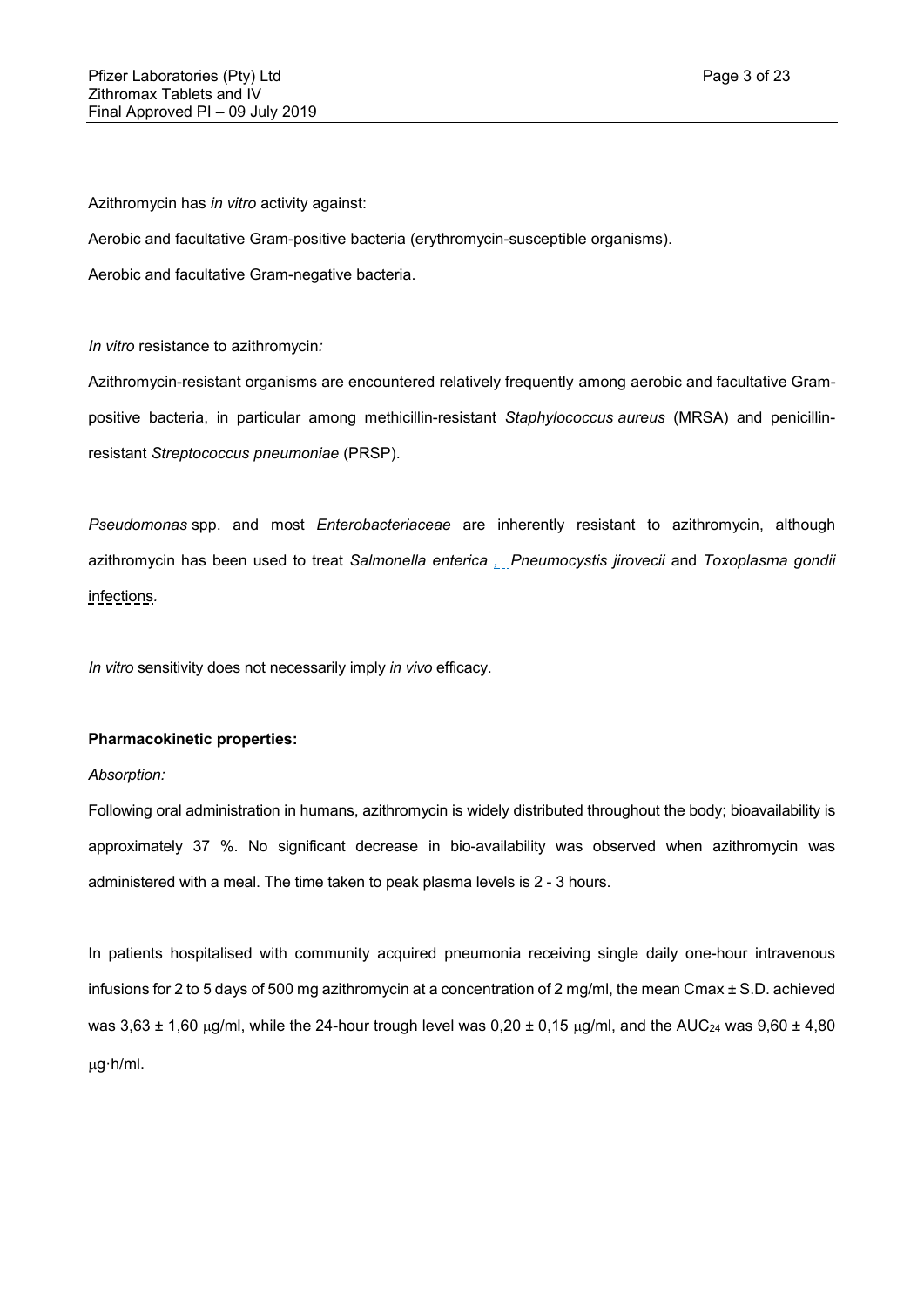The mean C<sub>max</sub>, 24-hour trough and AUC<sub>24</sub> values were 1,14  $\pm$  0,14  $\mu$ g/ml, 0,18  $\pm$  0,02  $\mu$ g/ml, and 8,03  $\pm$  0,86 g· h/ml, respectively, in normal volunteers receiving a 3-hour intravenous infusion of 500 mg azithromycin at a concentration of 1 mg/ml.

#### *Distribution:*

Kinetic studies of variable times ranging from hours to days after oral intake have shown markedly higher azithromycin levels in tissue than in plasma (up to 50 times the maximum observed concentration in plasma) indicating that the medicine is highly tissue bound. Concentrations in target tissues such as lung, tonsil and prostate exceed the MIC90 for likely pathogens after a single dose of 500 mg.

#### *Elimination:*

Plasma terminal elimination half-life closely reflects the tissue depletion half-life of 2 to 4 days. Approximately 12 % of an intravenously administered dose is excreted in the urine over 3 days as azithromycin, the majority in the first 24 hours. Biliary excretion of azithromycin is a major route of elimination for unchanged medicine following oral administration. Very high concentrations of unchanged medicine have been found in human bile, together with 10 metabolites, formed by N- and O-demethylation, by hydroxylation of the desosamine and aglycone rings, and by cleavage of the cladinose conjugate. Comparison of HPLC and microbiological assays in tissues suggests that metabolites play no part in the microbiological activity of azithromycin.

In a multiple-dose study in 12 normal volunteers utilising a 500 mg (1 mg/ml) one-hour intravenous-dosage regimen for five days, the amount of administered azithromycin dose excreted in urine in 24 hours was about 11 % after the 1st dose and 14 % after the 5th dose. These values are greater than the reported 6 % excreted unchanged in urine after oral administration of azithromycin.

# **Pharmacokinetics in special patient groups:**

#### *Renal impairment:*

The pharmacokinetics of azithromycin in adult patients with mild-to-moderate renal impairment (GFR 10 – 80 ml/min) were not affected following a single 1 g dose of immediate release azithromycin. Statistically significant differences in AUC  $_0$  - 120 (8,8 mg × hr/ml vs. 11,7 mg × hr/ml), C<sub>max</sub> (1,0 mg/ml vs. 1,6 mg/ml) and CLr (2,3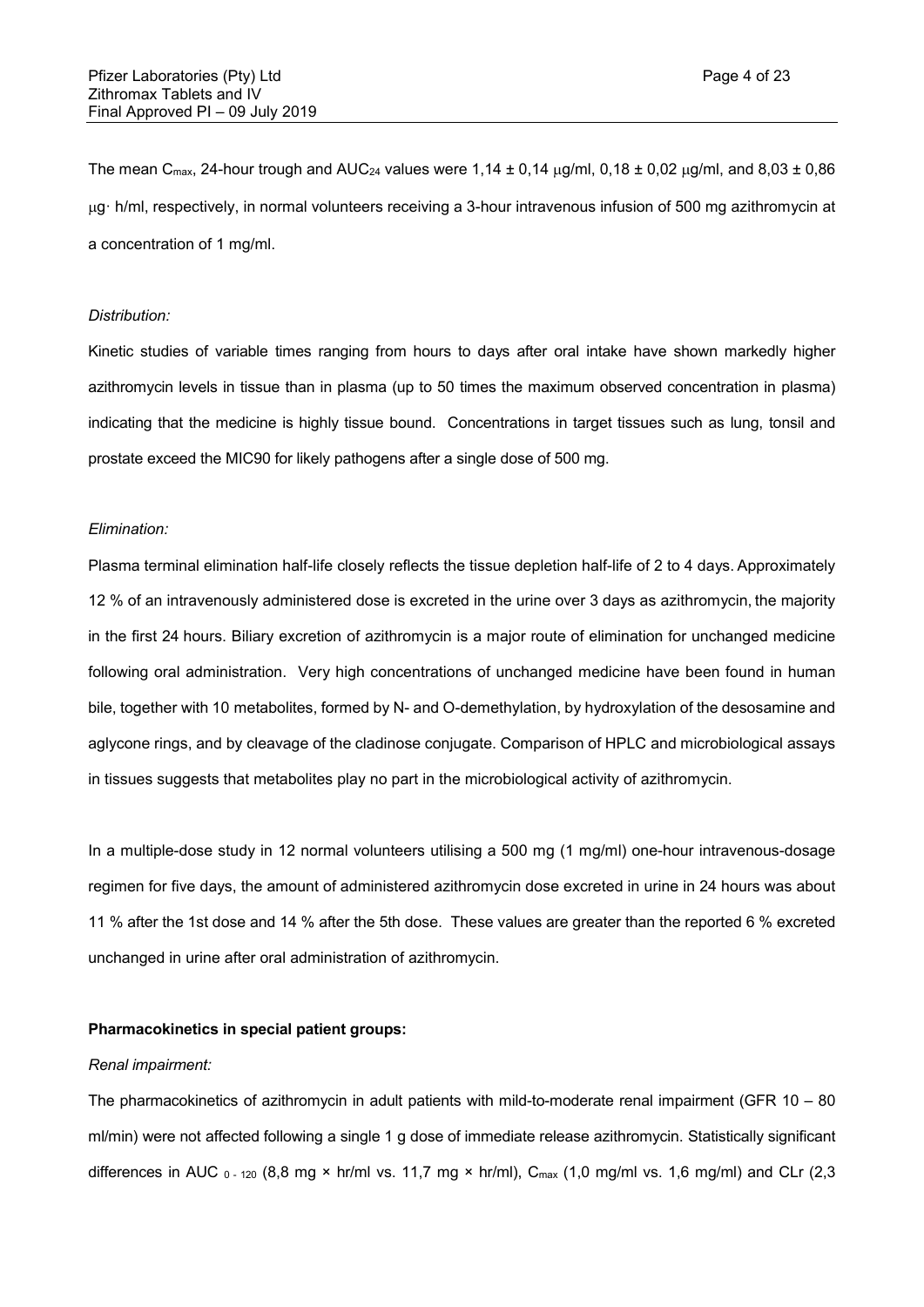ml/min/kg vs. 0,2 ml/min/kg) were observed between the group with severe renal impairment (GFR < 10 ml/min) and the group with normal renal function.

#### *Hepatic impairment:*

In patients with mild (Class A) to moderate (Class B) hepatic impairment, there is no evidence of a marked change in serum pharmacokinetics of azithromycin compared to those with normal hepatic function. The urinary clearance of azithromycin appears to increase in these patients, perhaps to compensate for reduced hepatic clearance. Azithromycin has not been studied and should not be used in patients with severe hepatic impairment.

#### *Elderly:*

Elderly volunteers (> 65 years) had slightly higher AUC values than in young volunteers (< 40 years) after a 5-day regimen, but these are not considered clinically significant, and hence no dose adjustment is recommended.

#### **INDICATIONS:**

## **Adults:**

ZITHROMAX tablets are indicated for mild to moderate infections caused by susceptible organisms; in lower respiratory tract infections including bronchitis due to *Haemophilus influenzae, Moraxella catarrhalis, Streptococcus pneumoniae* or *Staphylococcus aureus* and pneumonia due to *Streptococcus pneumoniae* or *Haemophilus influenzae*; uncomplicated skin and soft tissue infections; sinusitis due to *Haemophilus influenzae, Streptococcus pneumoniae* or *Staphylococcus aureus*; and as an alternative to first line therapy of pharyngitis/tonsillitis.

ZITHROMAX IV is indicated for the treatment of community acquired pneumonia caused by susceptible organisms, including *Legionella pneumophila*, in patients who require initial intravenous therapy.

Zithromax IV should only be used when the oral route is not suitable.

In sexually transmitted diseases in men and women, ZITHROMAX tablets are indicated in the treatment of uncomplicated genital infections due to *Chlamydia trachomatis* and chancroid due to *Haemophilus ducreyi*.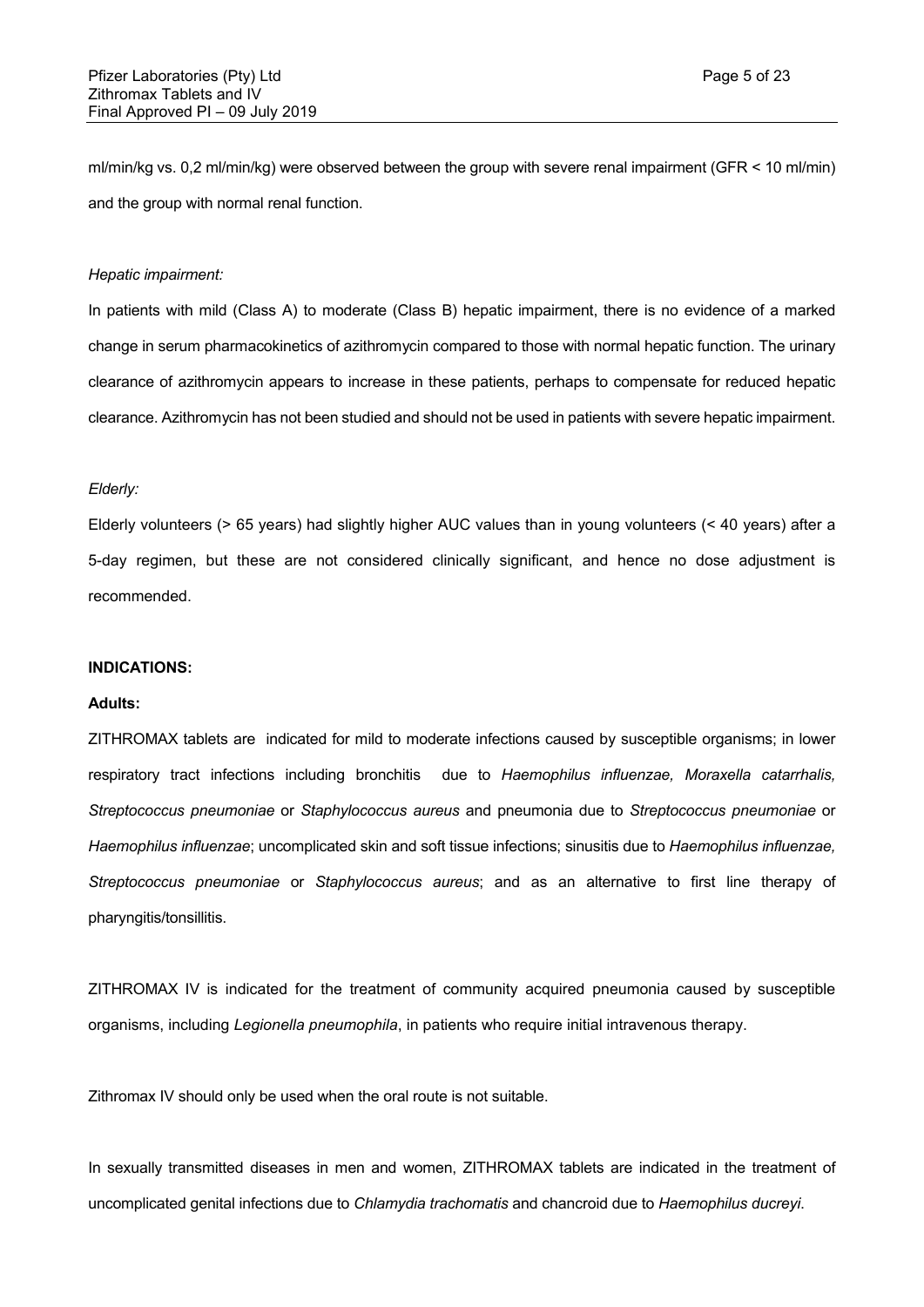#### **Children 1 year and over:**

ZITHROMAX tablets are indicated for pharyngitis/tonsillitis and otitis media caused by susceptible organisms in children over 45 kg (ZITHROMAX suspension is recommended in children under 45 kg).

The safety and effectiveness of ZITHROMAX IV for the treatment of infections in children has not been established.

## **CONTRAINDICATIONS:**

ZITHROMAX is contraindicated in patients with a known hypersensitivity to azithromycin, erythromycin, any of the macrolide antibiotics, or to any excipient listed under COMPOSITION.

Because of the theoretical possibility of ergotism, ZITHROMAX and ergot derivatives should not be coadministered.

## **Use in hepatic impairment:**

As the liver is the principal route of excretion of ZITHROMAX, it should not be prescribed in patients with hepatic disease.

# **WARNINGS AND SPECIAL PRECAUTIONS:**

#### **Hypersensitivity:**

Serious allergic reactions, including angioedema and anaphylaxis and dermatologic reactions including Stevens-Johnson Syndrome and toxic epidermal necrolysis have been reported. Some of these reactions with ZITHROMAX have resulted in recurrent symptoms and required a longer period of observation and treatment.

If an allergic reaction occurs, ZITHROMAX should be discontinued and appropriate therapy should be instituted. Medical practitioners to be aware that reappearance of the allergic symptoms may occur when symptomatic therapy is discontinued.

#### **Hepatotoxicity:**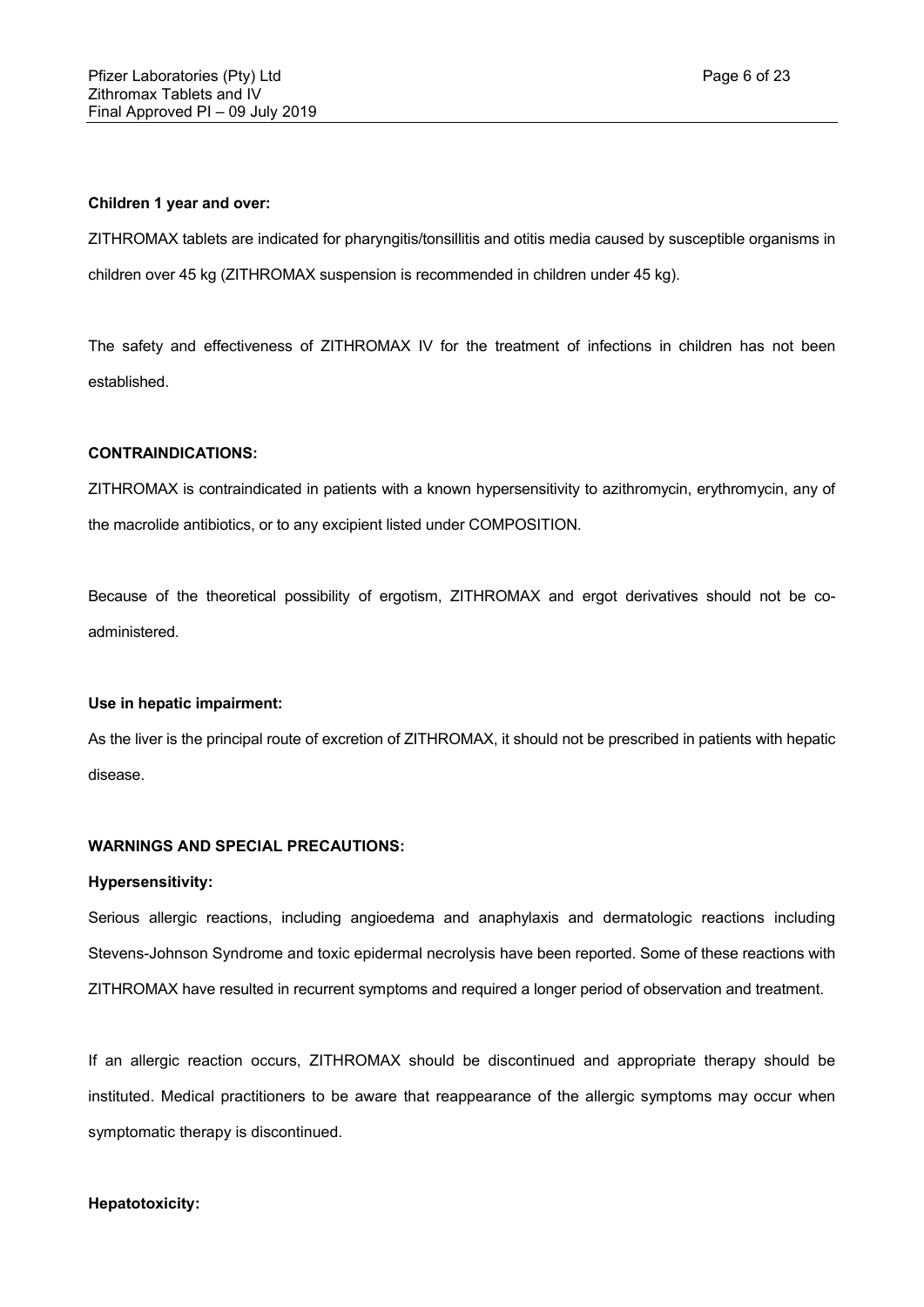Since the liver is the principal route of elimination for azithromycin, the use of ZITHROMAX should be undertaken with caution in patients with hepatic disease (see CONTRAINDICATIONS).

Abnormal liver function, hepatitis, cholestatic jaundice, hepatic necrosis, and hepatic failure, some of which have resulted in death, have been reported. Discontinue ZITHROMAX immediately if signs and/or symptoms of hepatitis occur.

## **Ergot derivatives:**

In patients receiving ergot derivatives, ergotism has been precipitated by

co-administration of some macrolide antibiotics. There are no data concerning the possibility of an interaction between ergot and ZITHROMAX. However, because of the theoretical possibility of ergotism, ZITHROMAX and ergot derivatives should not be co-administered (see CONTRAINDICATIONS).

#### **Superinfection:**

Observation for signs of superinfection with non-susceptible organisms, including fungi, is recommended.

# **Pseudomembranous colitis:**

Pseudomembranous colitis has been reported and may range in severity from mild to life-threatening. Therefore it is important to consider this diagnosis in patients with diarrhoea subsequent to administration of ZITHROMAX.

# *Clostridium difficile***-associated diarrhoea:**

*Clostridium difficile-*associated diarrhoea (CDAD) due to overgrowth of *Clostridium difficile* in the gut, has been reported with use of ZITHROMAX, and may range in severity from mild diarrhoea to fatal colitis.

If CDAD is suspected or confirmed, ongoing ZITHROMAX use should be discontinued. Appropriate fluid and electrolyte management, protein supplementation, antibiotic treatment of *Clostridium difficile*, and surgical evaluation should be instituted as clinically indicated.

#### **Renal impairment:**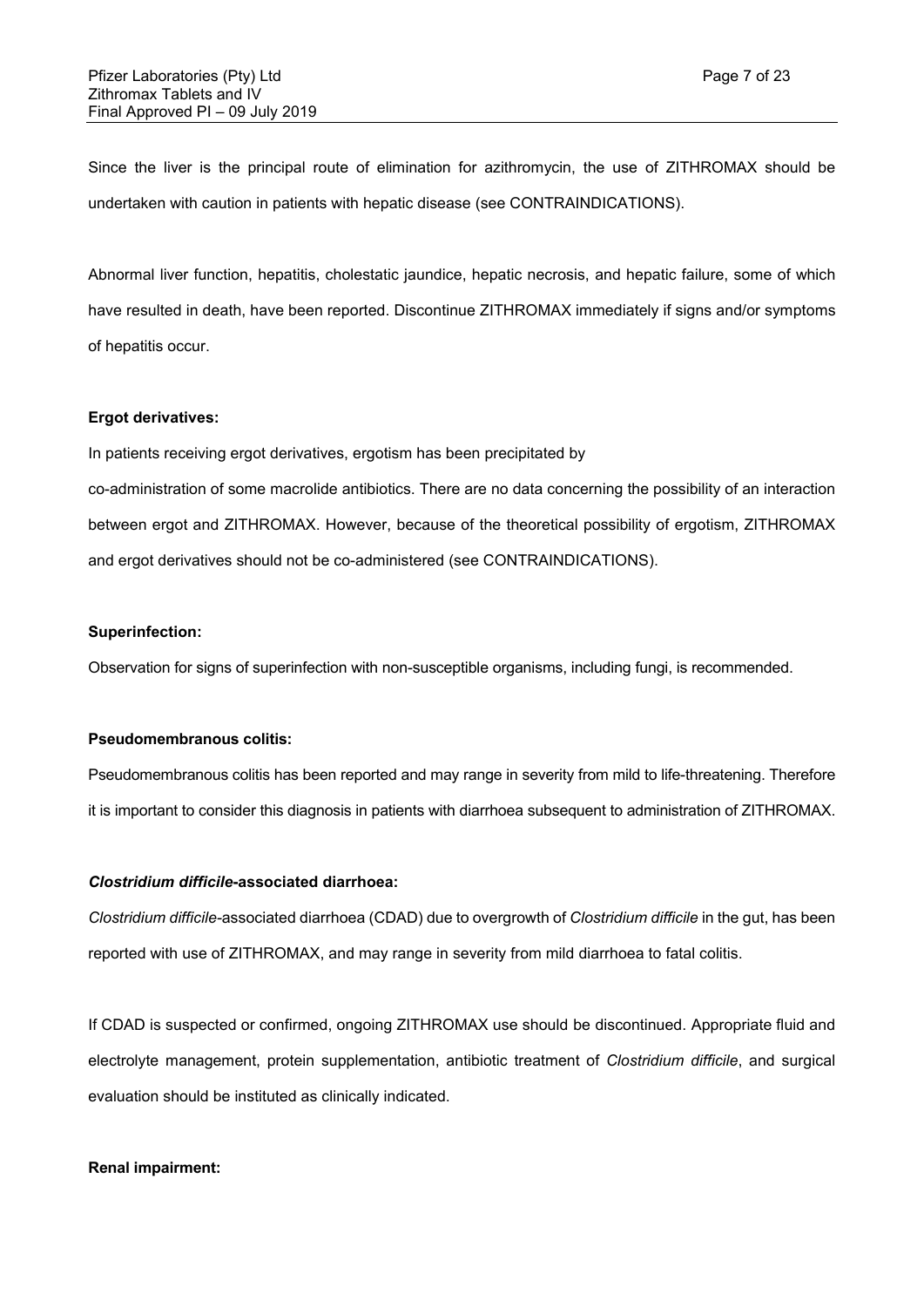In patients with a creatinine clearance < 30, a 33 % increase in systemic exposure to ZITHROMAX was observed (see PHARMACOLOGICAL ACTION). Acute renal failure and interstitial nephritis have been reported (see SIDE EFFECTS).

# **Prolongation of the QT interval:**

Prolonged cardiac repolarisation and QT interval, imparting a risk of developing cardiac dysrhythmia and Torsade de Pointes, have been seen in treatment with other macrolides including ZITHROMAX (see SIDE EFFECTS).

Prescribers should specifically consider the risk of QT prolongation, which can be fatal in at-risk groups including:

- Patients with congenital or documented QT prolongation
- Patients currently receiving treatment with other active substances known to prolong QT interval such as antidysrhythmics of classes IA and III; antipsychotic agents; antidepressants; and fluoroquinolones
- Patients with electrolyte disturbance, particularly in cases of hypokalaemia and hypomagnesaemia
- Patients with clinically relevant bradycardia, cardiac dysrhythmia or cardiac insufficiency
- Elderly patients: elderly patients may be more susceptible to medicine-associated effects on the QT interval

## **Use in children under 1 year of age:**

The safety and efficacy of oral ZITHROMAX preparations in children less than 1 year have not been established.

The safety and effectiveness of ZITHROMAX IV for the treatment of infections in children has not been established.

# **Intravenous administration:**

Azithromycin powder for solution for infusion should be reconstituted and diluted as directed and administered as an intravenous infusion over not less than 60 minutes. Do not administer as an intravenous bolus or an intramuscular injection (see DOSAGE AND DIRECTIONS FOR USE).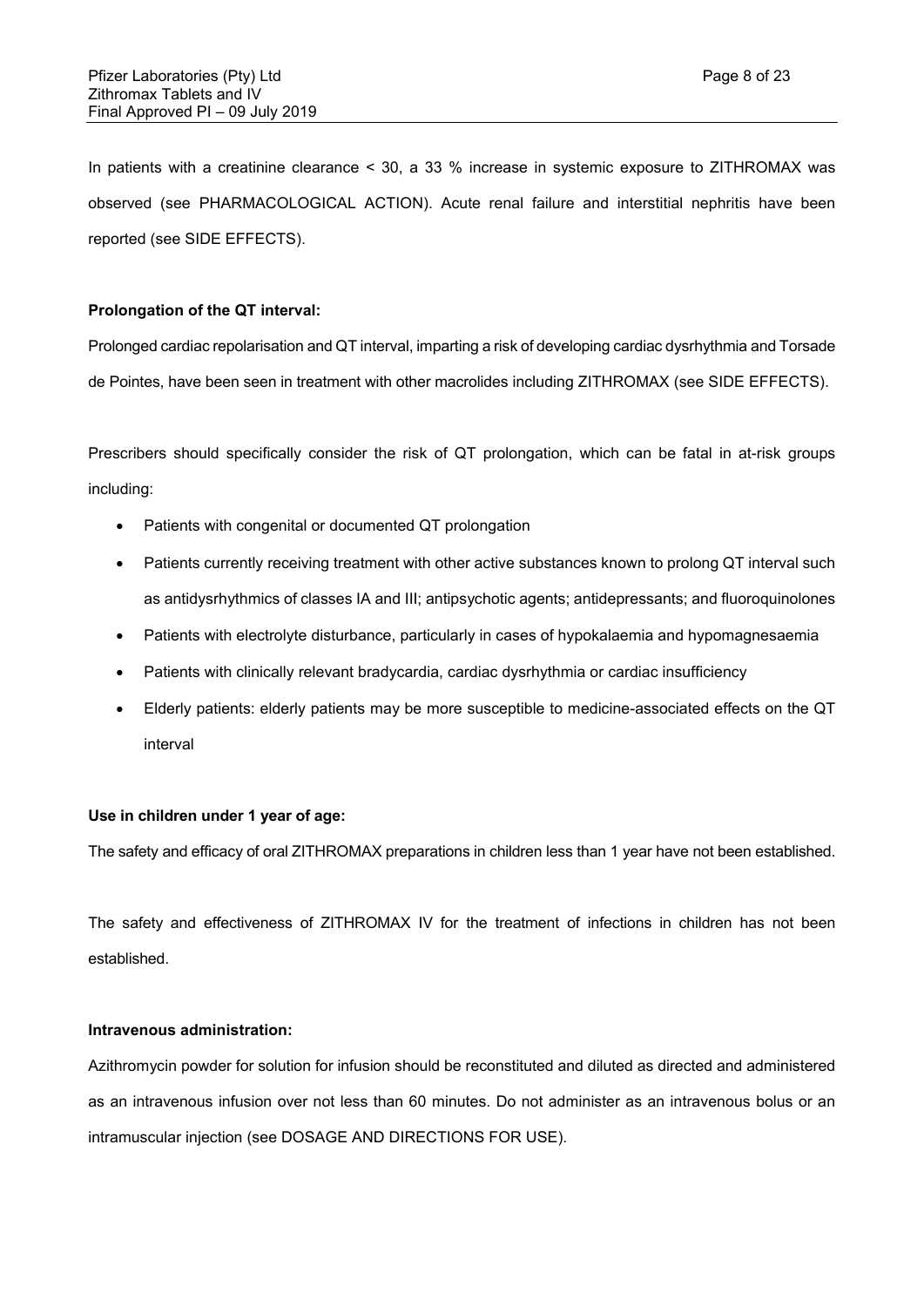All volunteers who received infusate concentrations above 2,0 mg/ml experienced local infusion site reactions and therefore, higher concentrations should be avoided.

#### **Lactose intolerance:**

ZITHROMAX contains lactose monohydrate and should not be given to patients with rare hereditary problems of galactose intolerance, the Lapp lactase deficiency or glucose-galactose malabsorption.

Contains lactose which may have an effect on the glycaemic control of patients with diabetes mellitus.

## **Effects on ability to drive and use machines:**

Side effects such as dizziness, convulsions, vertigo, somnolence, and syncope have been reported with usage of ZITHROMAX. These side effects may affect a patient's ability to drive or operate machinery.

#### **INTERACTIONS:**

## **Ergot derivatives:**

Because of the theoretical possibility of ergotism, ZITHROMAX and ergot derivatives should not be coadministered (see CONTRAINDICATIONS and WARNINGS AND SPECIAL PRECAUTIONS).

#### **Cetirizine:**

In healthy volunteers, coadministration of a 5-day regimen of azithromycin with cetirizine 20 mg at steady-state resulted in no pharmacokinetic interaction and no significant changes in the QT interval.

Azithromycin does not interact significantly with the hepatic cytochrome P450 system. It is not believed to be associated with the pharmacokinetic medicine interactions seen with erythromycin. Hepatic cytochrome P450 induction or inactivation via cytochrome-metabolite complex does not occur with azithromycin.

**Pharmacokinetic studies have been conducted between azithromycin and the following medicines known to undergo significant cytochrome P450 mediated metabolism:**

*Atorvastatin*: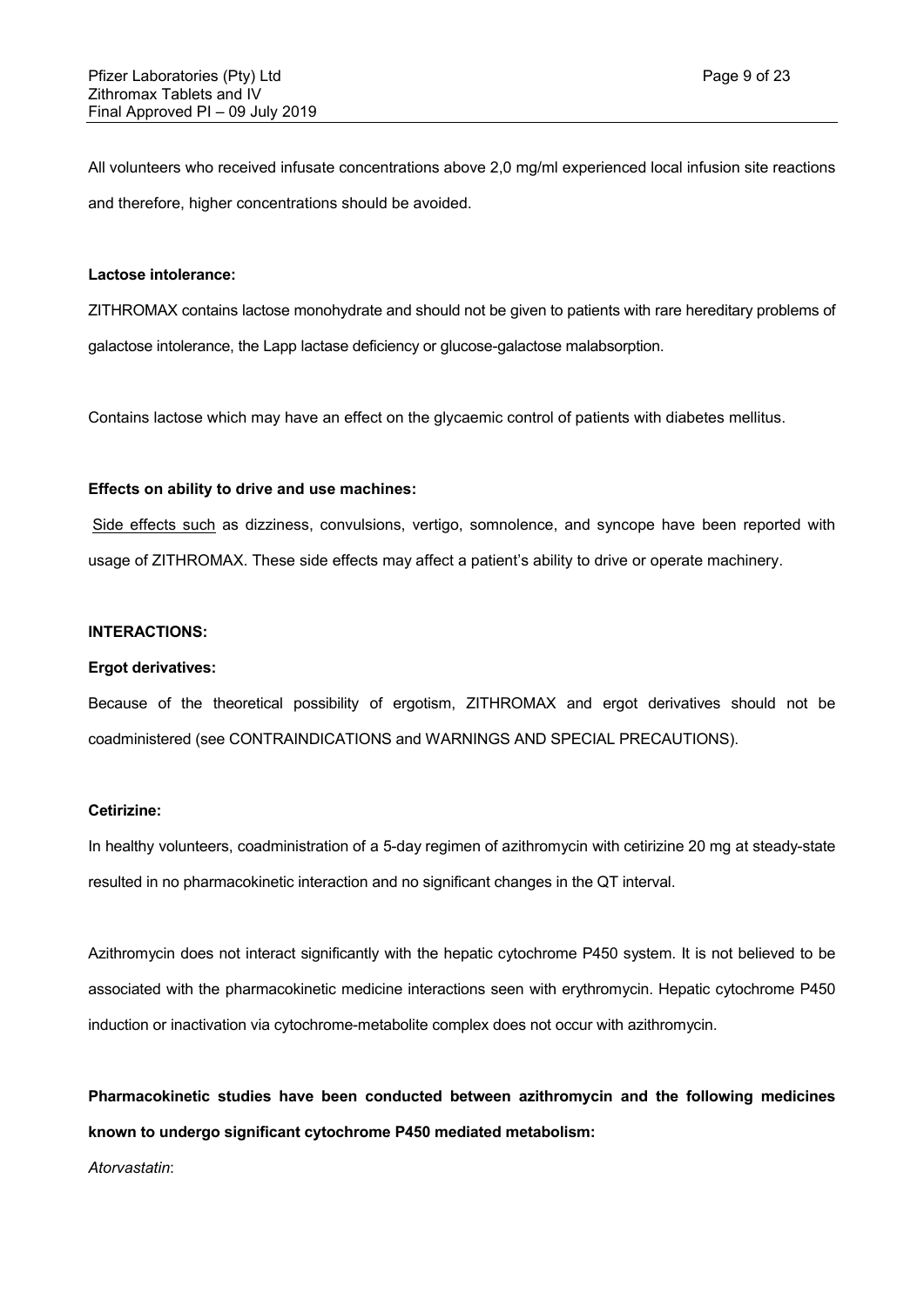Coadministration of atorvastatin (10 mg daily) and azithromycin (500 mg daily) did not alter the plasma concentrations of atorvastatin (based on a HMG CoA-reductase inhibition assay). However, post-marketing cases of rhabdomyolysis in patients receiving azithromycin with statins have been reported.

#### *Efavirenz*:

Coadministration of a 600 mg single dose of azithromycin and 400 mg efavirenz daily for 7 days did not result in any clinically significant pharmacokinetic interactions.

#### *Fluconazole*:

Coadministration of a single dose of 1 200 mg ZITHROMAX did not alter the pharmacokinetics of a single dose of 800 mg fluconazole. Total exposure and half-life of ZITHROMAX were unchanged by the coadministration of fluconazole, however, a clinically insignificant decrease in  $C_{\text{max}}$  (18 %) of ZITHROMAX was observed.

#### *Indinavir*:

Coadministration of a single dose of 1 200 mg ZITHROMAX had no statistically significant effect on the pharmacokinetics of indinavir administered as 800 mg three times daily for 5 days.

#### *Midazolam*:

In healthy volunteers, coadministration of ZITHROMAX 500 mg/day for 3 days did not cause clinically significant changes in the pharmacokinetic properties and pharmacodynamic properties of a single 15 mg dose of midazolam.

#### *Nelfinavir*:

Coadministration of ZITHROMAX (1 200 mg) and nelfinavir at steady state (750 mg three times daily) resulted in increased ZITHROMAX concentrations. No clinically significant adverse effects were observed and although a dose adjustment of ZITHROMAX is not recommended when administered in combination with nelfinavir, close monitoring for known side effects of ZITHROMAX is warranted.

#### *Sildenafil*: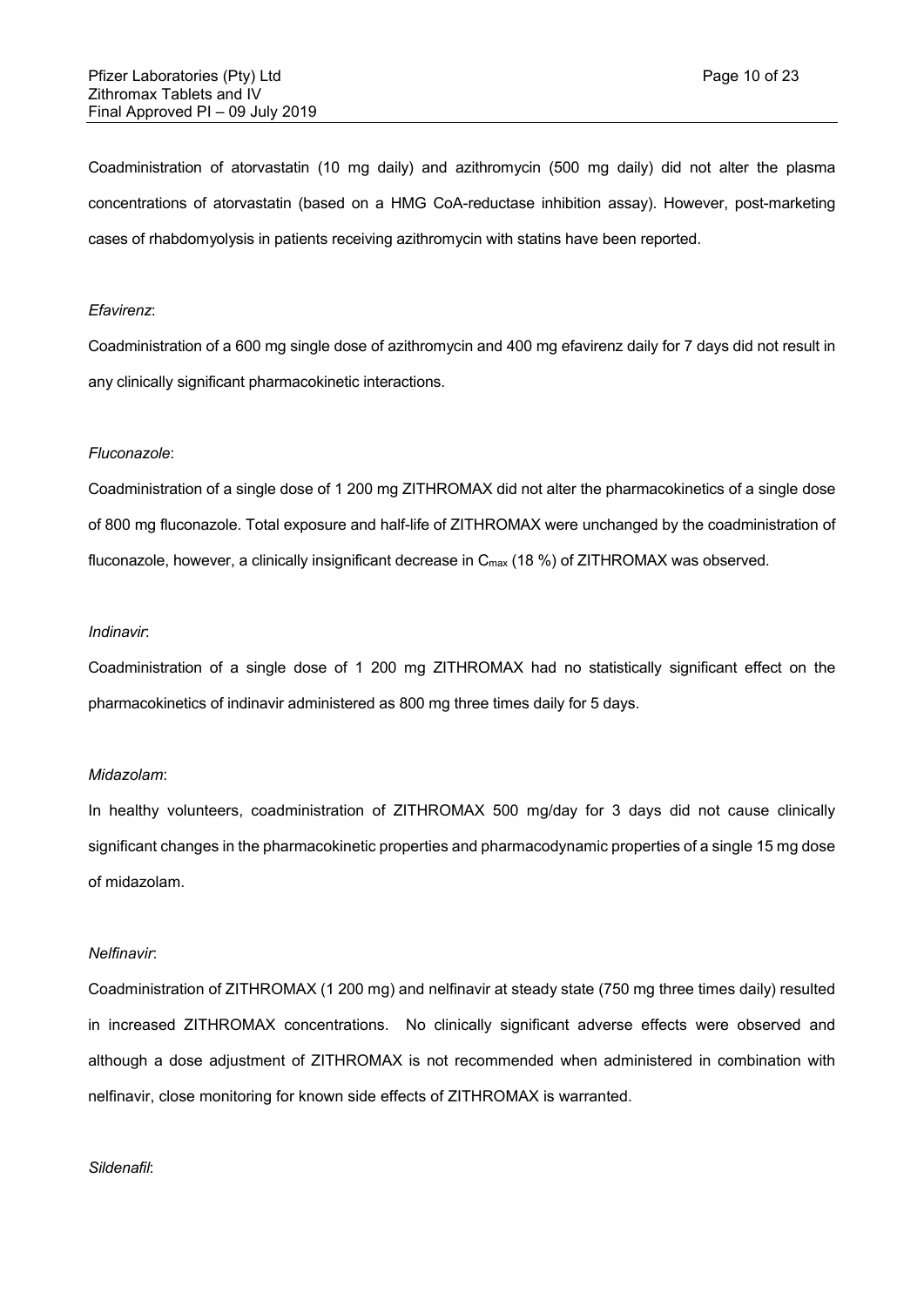In normal healthy male volunteers, there was no evidence of an effect of ZITHROMAX (500 mg daily for 3 days) on the AUC and Cmax, of sildenafil or its major circulating metabolite.

#### *Triazolam*:

In 14 healthy volunteers, coadministration of ZITHROMAX 500 mg on day 1 and 250 mg on day 2 with 0,125 mg triazolam on day 2 had no significant effect on any of the pharmacokinetic variables for triazolam compared to triazolam and placebo.

## *Trimethoprim/sulfamethoxazole*:

Coadministration of trimethoprim/sulfamethoxazole (160 mg/800 mg) for 7 days with ZITHROMAX 1 200 mg on day 7 had no significant effect on peak concentrations, total exposure or urinary excretion of either trimethoprim or sulfamethoxazole. ZITHROMAX serum concentrations were similar to those seen in other studies.

#### **Special administration advised with the following:**

#### *Antacids:*

In a pharmacokinetic study investigating the effects of simultaneous administration of antacids with ZITHROMAX, no effect on overall bioavailability was seen although peak serum concentrations were reduced by approximately 24 %. In patients receiving both ZITHROMAX and antacids, the medicines should not be taken simultaneously. ZITHROMAX tablets should be taken at least 1 hour before or 2 hours after an antacid.

Administration of oral antacids is not expected to affect the disposition of ZITHROMAX given intravenously.

#### *Cimetidine:*

A single dose of cimetidine administered 2 hours before ZITHROMAX had no effect on the pharmacokinetics of ZITHROMAX.

#### **No pharmacokinetic interactions were reported in studies of ZITHROMAX co-administered with:**

*Carbamazepine, methylprednisolone, didanosine (dideoxyinosine), theophylline, rifabutin* (however coadministration of ZITHROMAX and rifabutin was associated with the development of neutropenia. A causal relationship to its combination with ZITHROMAX has not been established (see SIDE EFFECTS)) and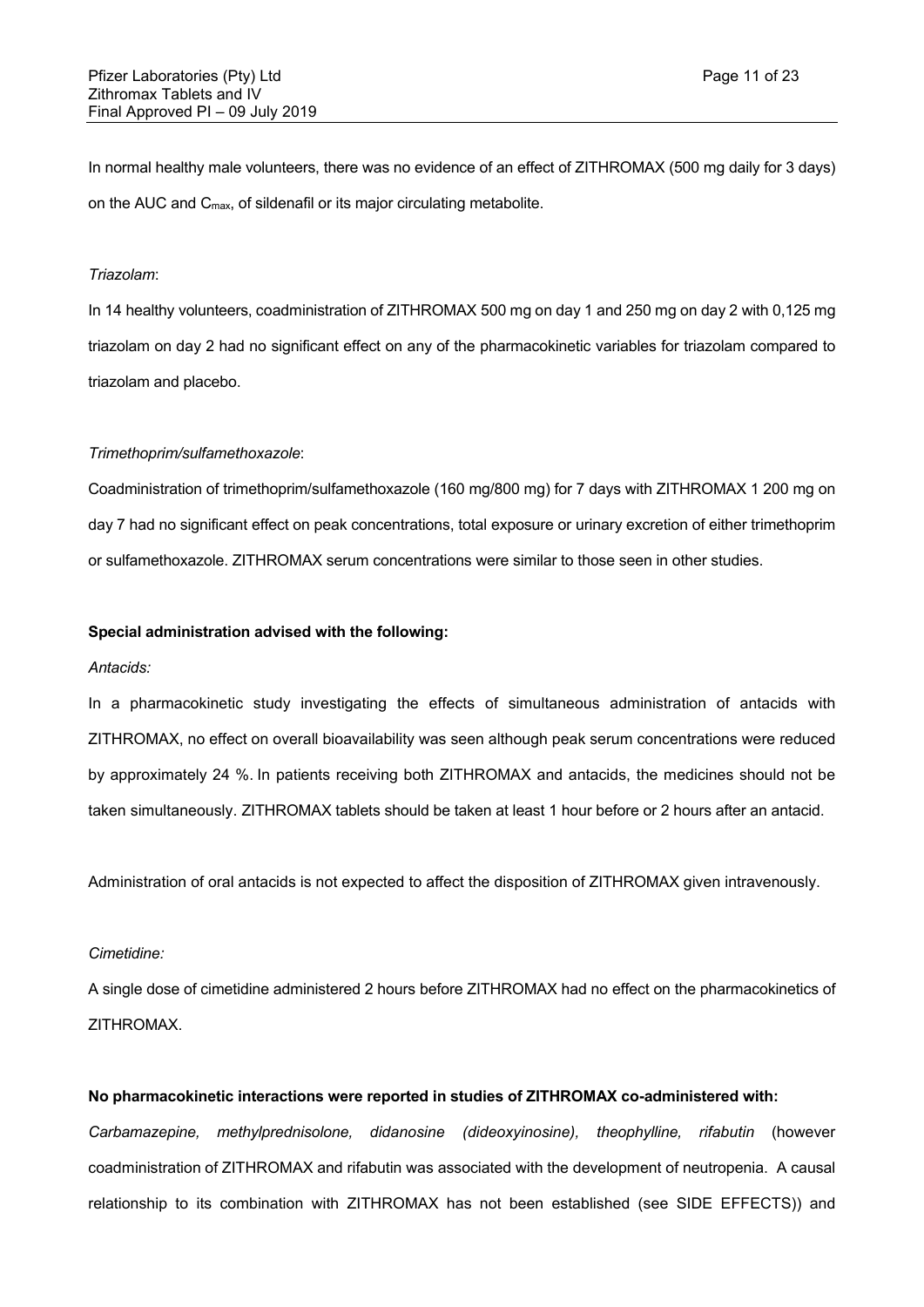*zidovudine* (single 1 000 mg doses and multiple 1 200 mg or 600 mg doses of azithromycin had little effect on the plasma pharmacokinetics or urinary excretion of zidovudine or its glucuronide metabolite. However, administration of azithromycin increased the concentrations of phosphorylated zidovudine, the clinically active metabolite, in peripheral blood mononuclear cells. The clinical significance of this finding is unclear, but it may be of benefit to patients).

#### **Special precautionary monitoring is advised with the following:**

#### *Ciclosporin:*

In a pharmacokinetic study with healthy volunteers that were administered a 500 mg/day oral dose of azithromycin for 3 days and were then administered a single 10 mg/kg oral dose of ciclosporin, the resulting ciclosporin  $C_{\text{max}}$  and AUC<sub>0-5</sub> were found to be significantly elevated ( $C_{\text{max}}$  increase by 24 % and AUC<sub>0-5</sub> was 5 107 and 4 210 ngh/ml with and without azithromycin, respectively, p ≤ 0.05). Consequently, caution should be exercised before co-administration of these two medicines. If coadministration is necessary, ciclosporin levels should be monitored and the dose adjusted accordingly.

#### *P-glycoprotein substrates:*

Concomitant administration of ZITHROMAX with P-glycoprotein substrates such as digoxin or dabigatran, has been reported to result in increased serum levels of the P-glycoprotein substrate. Therefore, if ZITHROMAX and P-glycoprotein substrates such as digoxin or dabigatran are administered concomitantly, the possibility of elevated serum medicine concentrations should be considered. Clinical monitoring and serum monitoring of digoxin levels during treatment with ZITHROMAX and after its discontinuation are necessary.

Some of the macrolide antibiotics have been reported to impair the metabolism of digoxin (in the gut) in some patients. Therefore, in patients receiving concomitant ZITHROMAX, a related azalide antibiotic, and digoxin the possibility of raised digoxin levels should be borne in mind.

#### *Warfarin:*

In a pharmacokinetic interaction study, azithromycin did not alter the anticoagulant effect of a single 15 mg dose of warfarin administered to healthy volunteers. However there have been reports received in the post-marketing period of potentiated anticoagulation subsequent to co-administration of ZITHROMAX and warfarin. Although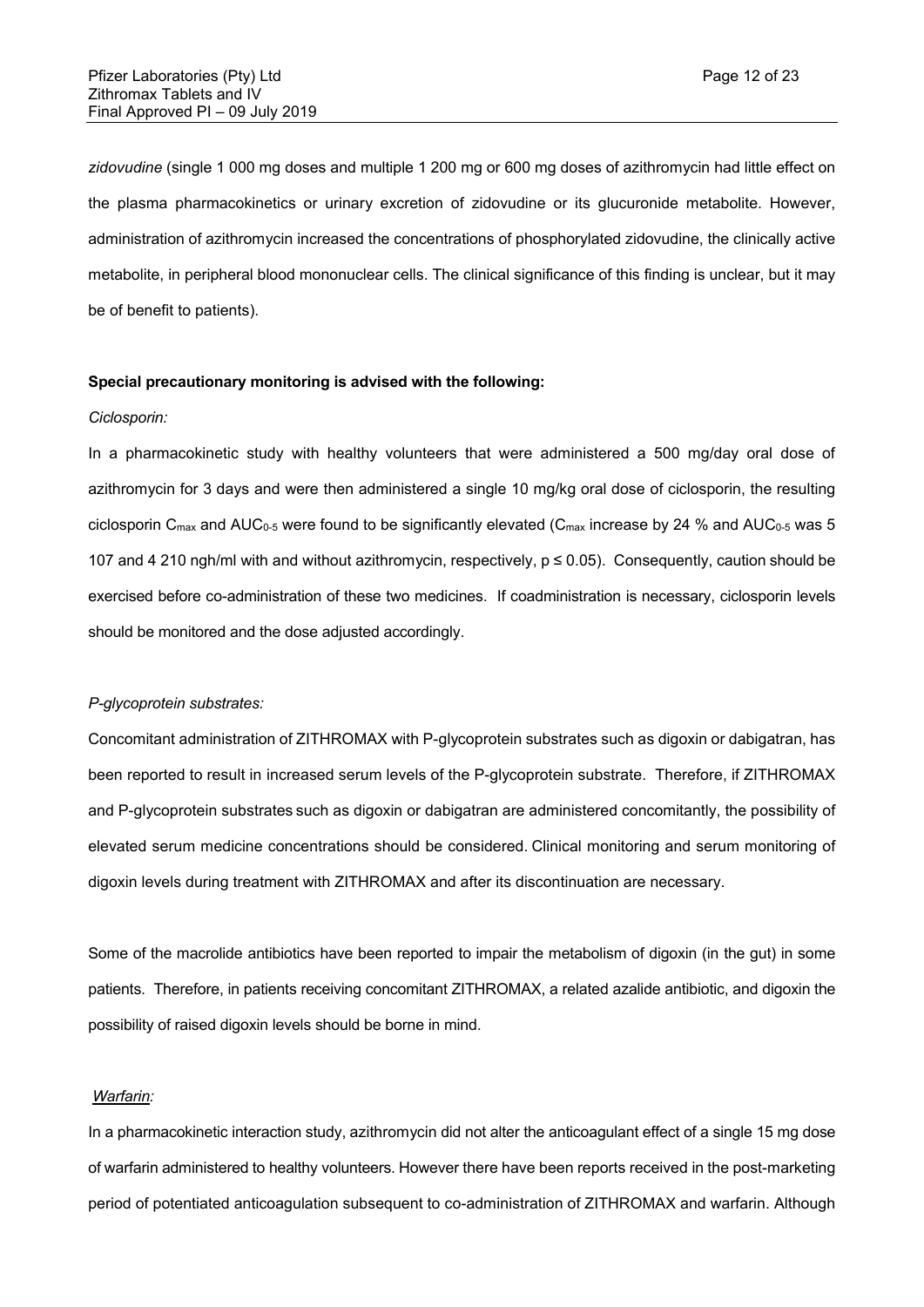a causal relationship has not been established, consideration should be given to the frequency of monitoring prothrombin time when ZITHROMAX is used in patients receiving coumarin-type oral anticoagulants.

#### **PREGNANCY AND LACTATION:**

The safety and efficacy of ZITHROMAX in pregnancy and lactation have not been established.

## **Pregnancy:**

Animal reproduction studies have been performed at doses up to moderately maternally toxic dose concentrations. In these studies, no evidence of harm to the foetus due to ZITHROMAX was found. There are, however, no adequate and well-controlled studies in pregnant women. Because animal reproduction studies are not always predictive of human response, ZITHROMAX should be used during pregnancy only if clearly needed.

#### **Lactation:**

ZITHROMAX has been reported to be secreted into human breast milk, but there are no adequate and wellcontrolled clinical studies in nursing women that have characterised the pharmacokinetics of ZITHROMAX excretion into human breast milk.

ZITHROMAX should only be used in lactating women where adequate alternatives are not available.

ZITHROMAX IV should only be used in pregnant or lactating women where adequate alternatives are not available.

#### **DOSAGE AND DIRECTIONS FOR USE:**

#### **ZITHROMAX tablets:**

ZITHROMAX should be administered as a single daily dose with or without food.

ZITHROMAX tablets should be taken whole.

*Adults:*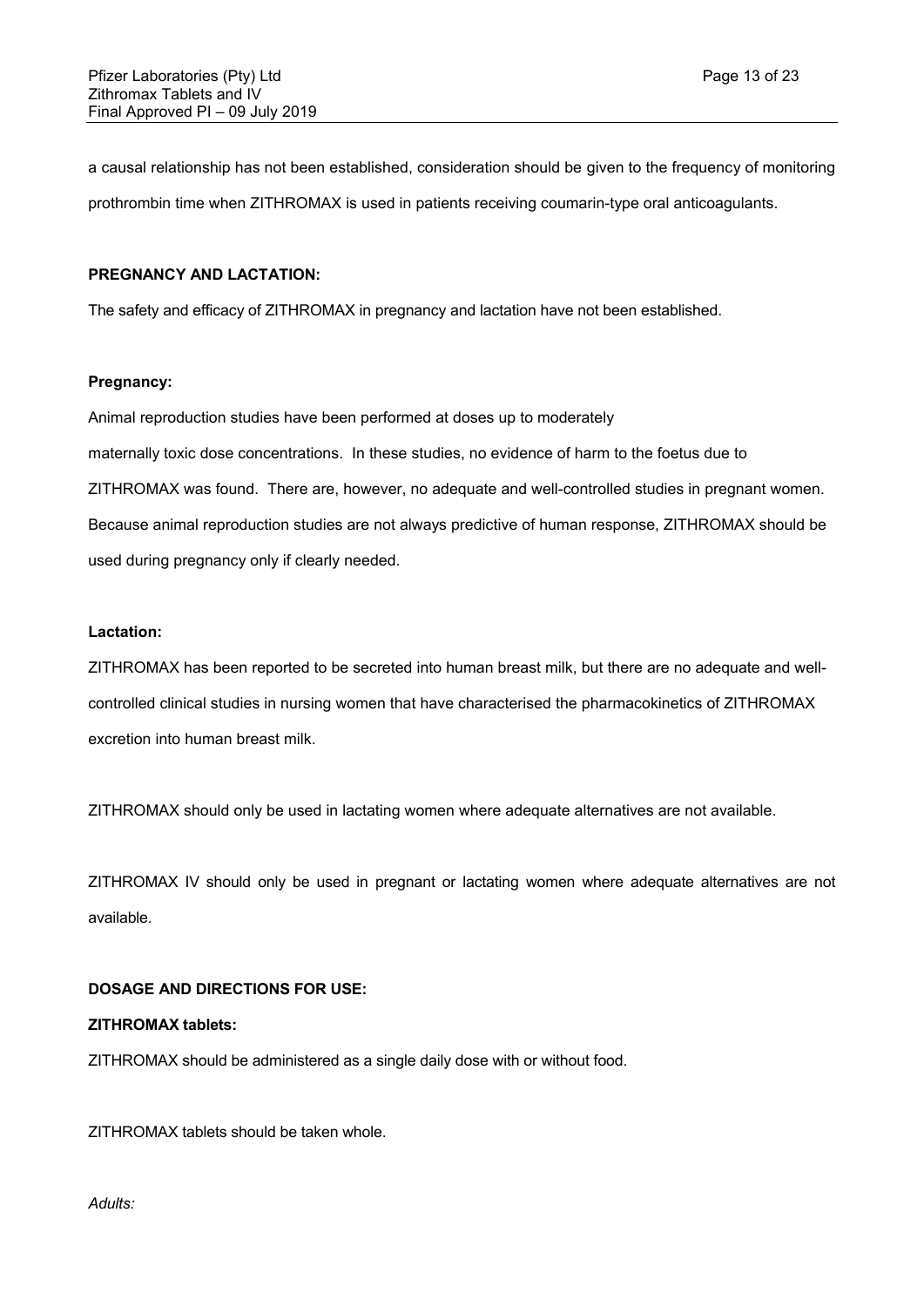For all indications other than sexually transmitted diseases, the total dose is 1,5 g which should be given as 500 mg daily for 3 days.

For sexually transmitted diseases caused by *Chlamydia trachomatis* or *Haemophilus ducreyi*, the dose is 1 g given as a single dose.

For uncomplicated genital infections caused by non-multiresistant *N. gonorrhoea*, the dose is 1 g given as a single oral dose.

## *Use in the elderly:*

Normal adult dosage is recommended. Elderly patients may be more susceptible to development of Torsade de Pointes arrhythmia than younger patients (see WARNINGS AND SPECIAL PRECAUTIONS).

#### *Use in children:*

Children over 45 kg - dose as per adults.

This formulation is not suitable for children under 45 kg.

# **ZITHROMAX IV:**

For more severe infections, the recommended dose of ZITHROMAX IV for the treatment of adult patients with community acquired pneumonia requiring hospitalisation due to the indicated organisms is 500 mg as a single daily dose by the intravenous route for at least two days. Intravenous therapy should be followed by azithromycin by the oral route as a single daily dose of 500 mg to complete a 7 to 10 day course of therapy. The timing of the conversion to oral therapy should be done at the discretion of the physician and in accordance with clinical response.

#### *Use in elderly:*

No dosage adjustment is necessary in elderly patients requiring ZITHROMAX therapy. Elderly patients may be more susceptible to development of Torsade de Pointes dysrhythmia than younger patients (see WARNINGS AND SPECIAL PRECAUTIONS).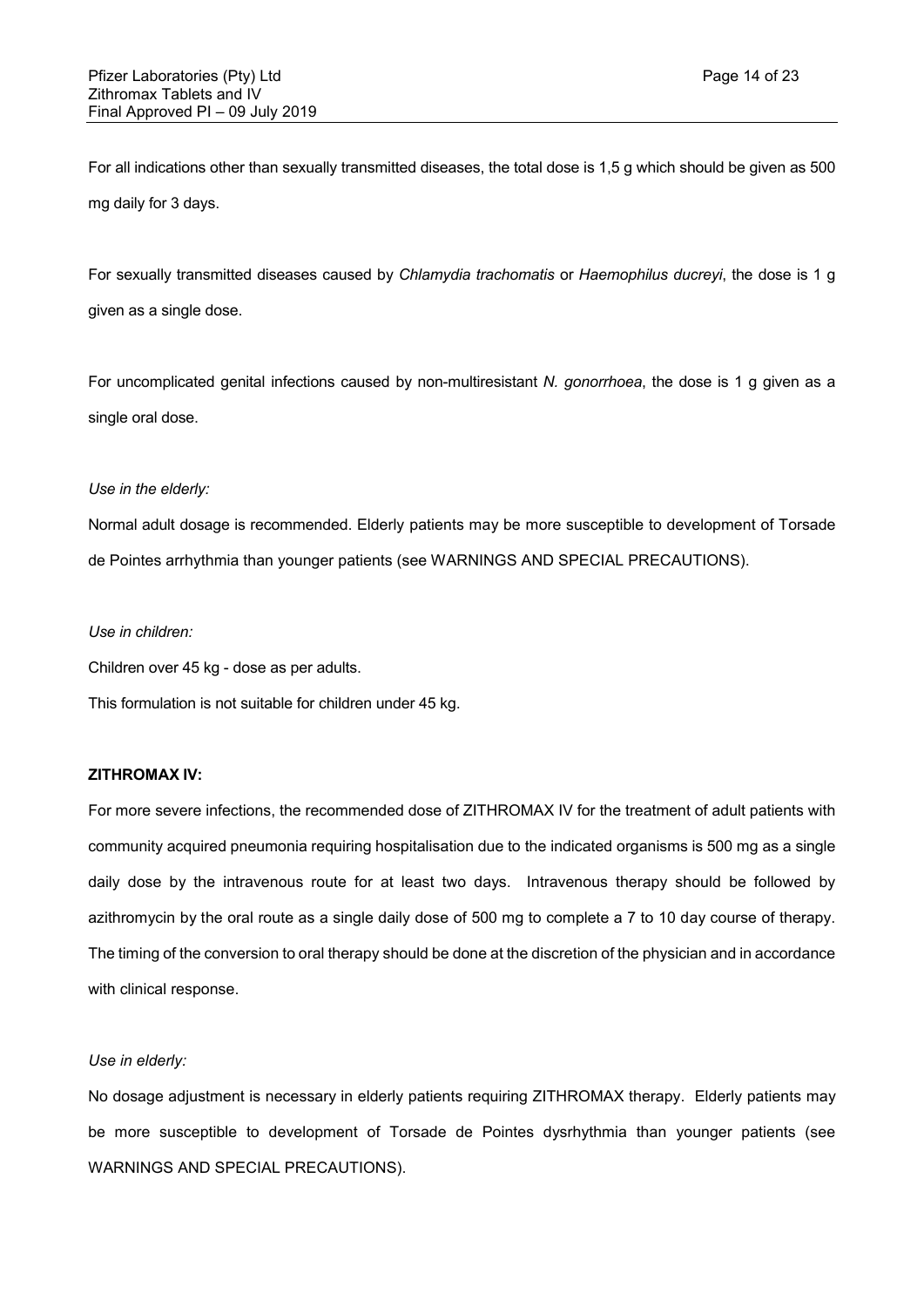# *Use in children:*

The safety and effectiveness of ZITHROMAX IV for the treatment of infections in children has not been established.

# **Administration:**

**ZITHROMAX IV after reconstitution and dilution is for intravenous infusion only.** 

# **ZITHROMAX IV should not be given as a bolus or as an intramuscular injection.**

The infusate concentration and rate of infusion for azithromycin powder for solution for infusion should be either 1 mg/ml over 3 hours or 2 mg/ml over 1 hour.

# **Preparation of the solution for intravenous administration is as follows:**

## *Reconstitution:*

Prepare the initial solution of azithromycin powder for solution for infusion by adding 4,8 ml of sterilised Water For Injections to the 500 mg vial and shaking the vial until all of the medicine is dissolved. It is recommended that a standard 5 ml (non-automated) syringe be used to ensure that the exact amount of 4,8 ml of sterilised Water for Injections is dispensed. Each ml of reconstituted solution contains 100 mg azithromycin.

The reconstituted infusion should be inspected visually for particulate matter prior to administration. If particulate matter is evident in reconstituted fluids, the solution should be discarded.

Dilute this solution further prior to administration as instructed below:

## *Dilution:*

To provide azithromycin over a concentration range of 1,0 - 2,0 mg/ml, transfer 5 ml of the 100 mg/ml azithromycin solution into the appropriate amount of any of the diluents listed below.

# Final infusion solution concentration (mg/ml) Amount of diluent (ml)

| $1,0$ mg/ml | 500 ml |
|-------------|--------|
| $2,0$ mg/ml | 250 ml |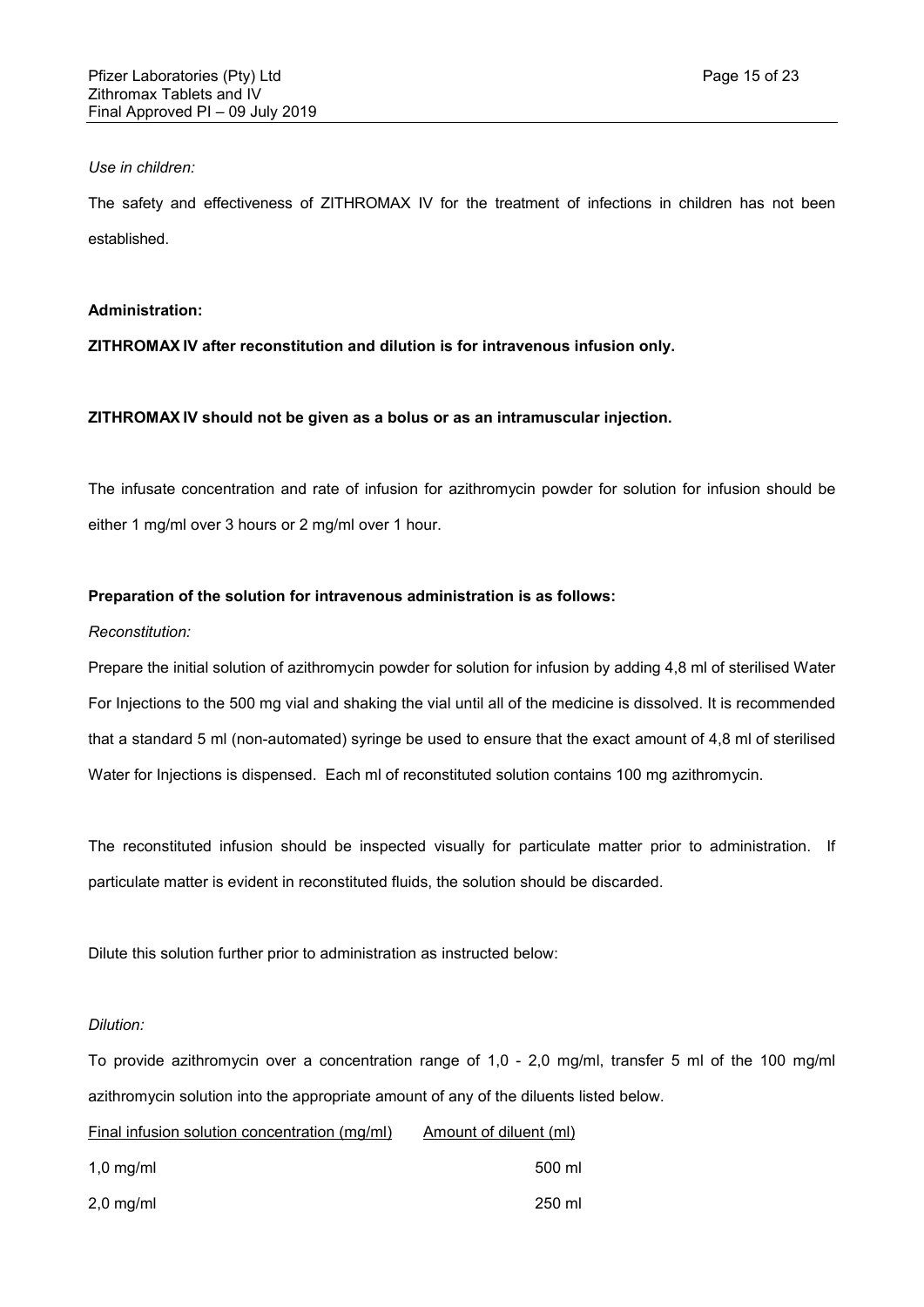The reconstituted solution can be diluted with:

- 0,9 % Sodium chloride
- 0,45 % Sodium chloride
- 5 % Dextrose in Water
- Lactated Ringer's Solution
- 5 % Dextrose in 0,45 % Sodium chloride with 20 mEq KCl
- 5 % Dextrose in Lactated Ringer's Solution
- 5 % Dextrose in 0,3 % Sodium chloride
- 5 % Dextrose in 0,45 % Sodium chloride

It is recommended that a 500 mg dose of azithromycin powder for solution for infusion, diluted as above, be infused over a period of not less than 60 minutes.

ZITHROMAX IV reconstituted solution may be diluted using the instructions and compatible infusion solutions provided above. Other intravenous substances, additives or medications should not be added to ZITHROMAX IV, or infused simultaneously through the same intravenous line.

# **SIDE EFFECTS:**

ZITHROMAX is well tolerated with a low incidence of side effects.

In clinical trials, the following undesirable effects have been reported. The side effects were categorised utilising the incidence rate as follows:

Common:  $\geq 1/100$  and <  $1/10$  ( $\geq 1$  % and < 10 %)

Uncommon:  $\geq 1/1$  000 and < 1/100 ( $\geq 0.1$  % and < 1 %)

Rare:  $\geq$  1/10 000 and < 1/1000 ( $\geq$  0,01 % and < 0,1 %)

| System organ class         | <b>ZITHROMAX tablets</b> | <b>ZITHROMAX IV</b> |
|----------------------------|--------------------------|---------------------|
|                            | Side effects             | Side effects        |
| <b>Blood and lymphatic</b> |                          |                     |
| system disorders           |                          |                     |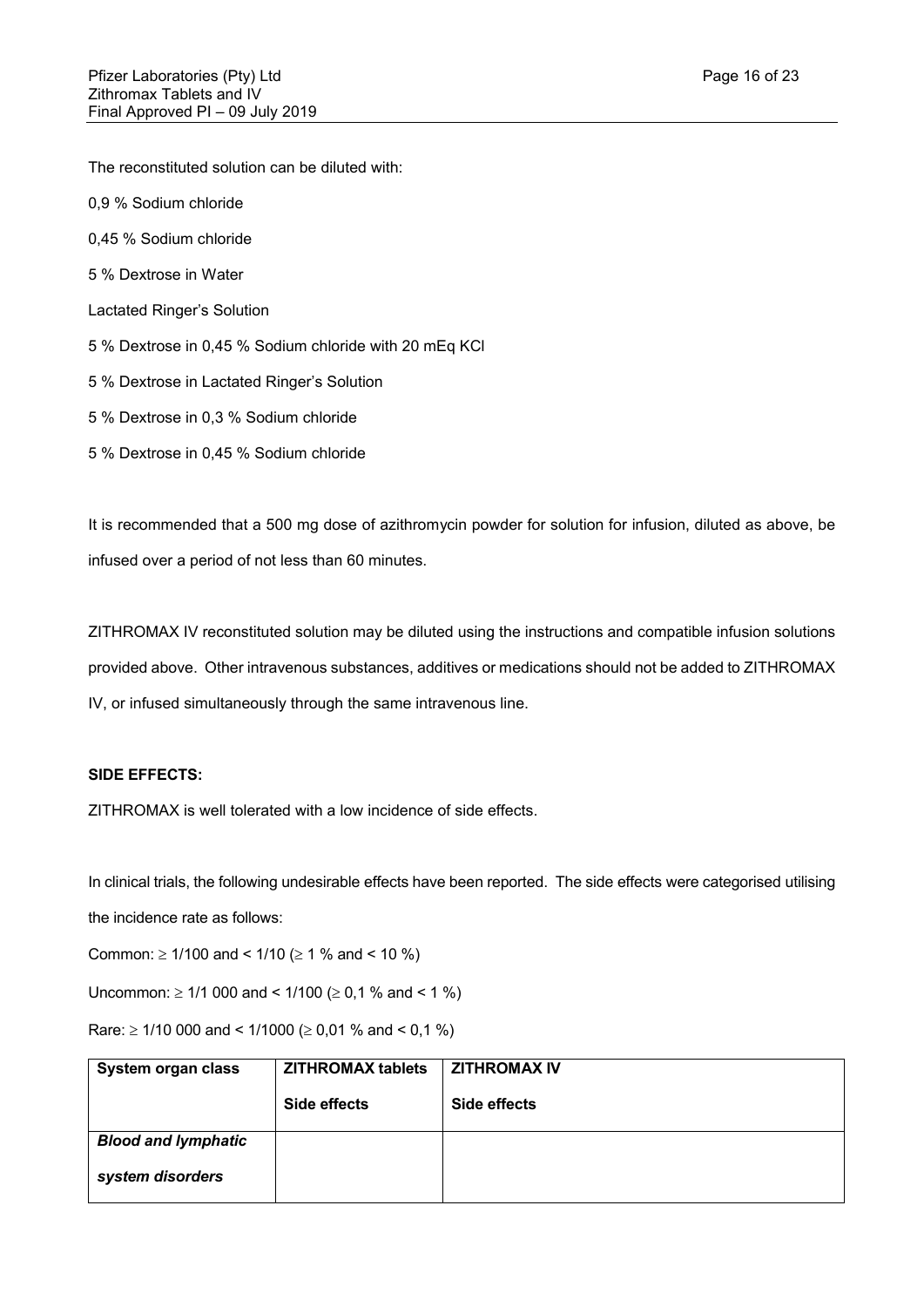| <b>System organ class</b>      | <b>ZITHROMAX tablets</b> | <b>ZITHROMAX IV</b>                                     |
|--------------------------------|--------------------------|---------------------------------------------------------|
|                                | <b>Side effects</b>      | Side effects                                            |
| Rare                           | Neutropenia              | Neutropenia                                             |
| <b>Eye disorders</b>           |                          |                                                         |
| Rare                           | Abnormal vision          | Abnormal vision                                         |
| <b>Ear and labyrinth</b>       |                          |                                                         |
| disorders                      |                          |                                                         |
| Rare                           | Hearing impairment       | Hearing impairment including hearing loss, deafness     |
|                                | including hearing loss,  | and/or tinnitus                                         |
|                                | deafness and/or          |                                                         |
|                                | tinnitus                 |                                                         |
| <b>Cardiac disorders</b>       |                          |                                                         |
| Rare                           | Chest pains,             | Chest pains, dysrhythmias including ventricular         |
|                                | dysrhythmias             | tachycardia, palpitations, QT prolongation, Torsade de  |
|                                | including ventricular    | Pointes                                                 |
|                                | tachycardia,             |                                                         |
|                                | palpitations, QT         |                                                         |
|                                | prolongation, Torsade    |                                                         |
|                                | de Pointes               |                                                         |
| <b>Gastrointestinal</b>        |                          |                                                         |
| disorders                      |                          |                                                         |
| Common                         | Abdominal discomfort     | Abdominal discomfort (pain/ cramps), diarrhoea, nausea, |
|                                | (pain/ cramps),          | vomiting                                                |
|                                | diarrhoea, nausea        |                                                         |
| Uncommon                       | Flatulence, loose        | Flatulence                                              |
|                                | stools, vomiting         |                                                         |
| Rare                           | Malaena                  | Loose stools, malaena                                   |
| <b>Hepatobiliary disorders</b> |                          |                                                         |
| Common                         |                          | Abnormal liver function                                 |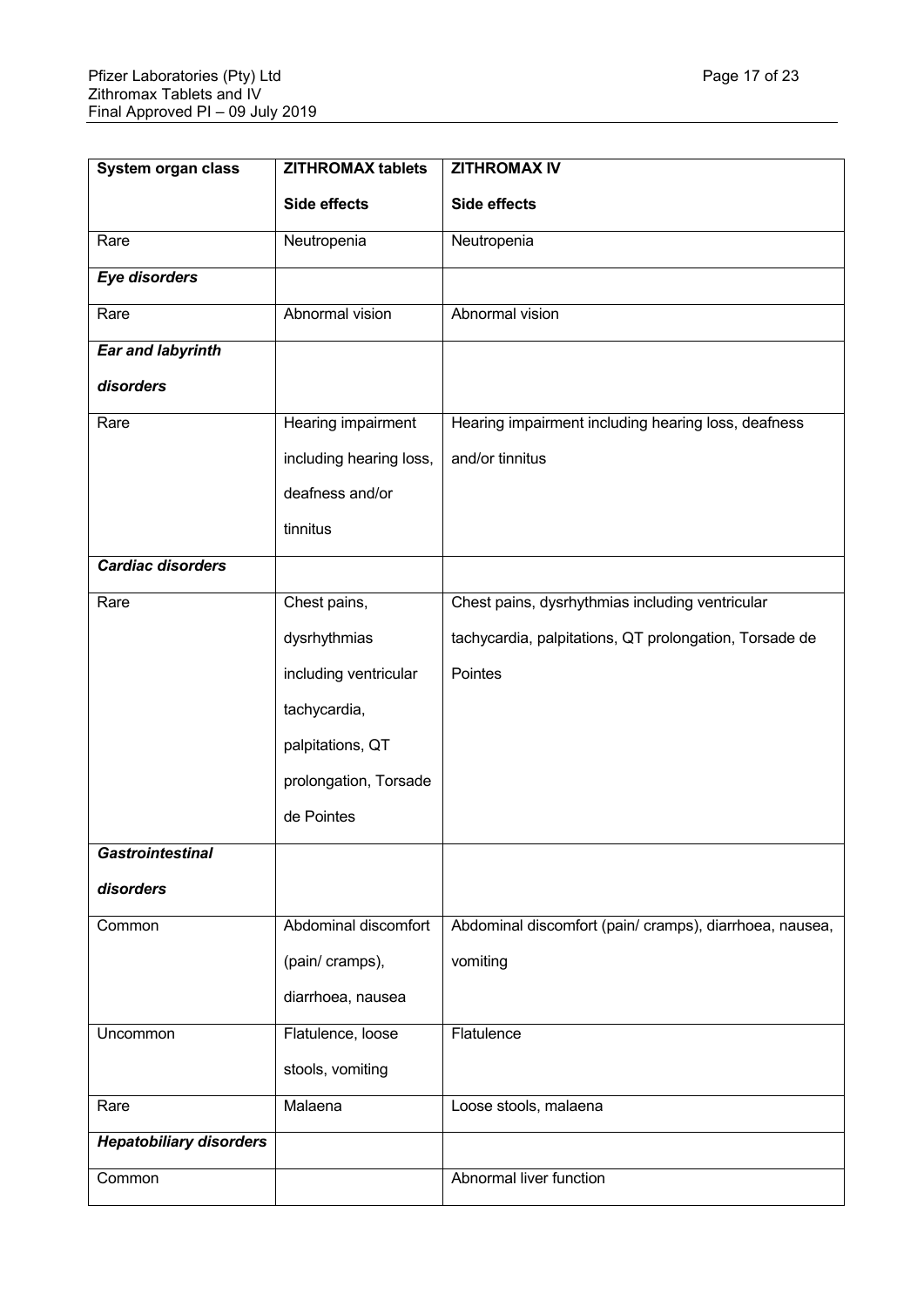| System organ class           | <b>ZITHROMAX tablets</b> | <b>ZITHROMAX IV</b>                                 |
|------------------------------|--------------------------|-----------------------------------------------------|
|                              | <b>Side effects</b>      | Side effects                                        |
| Rare                         | Abnormal liver           |                                                     |
|                              | function                 |                                                     |
| <b>Skin and</b>              |                          |                                                     |
| subcutaneous tissue          |                          |                                                     |
| disorders                    |                          |                                                     |
| Uncommon                     | Rash                     | Rash                                                |
| Rare                         | Allergic reactions,      | Allergic reactions, angioedema                      |
|                              | angioedema               |                                                     |
| <b>Renal and urinary</b>     |                          |                                                     |
| disorders                    |                          |                                                     |
| Rare                         | Nephritis                | Nephritis                                           |
| <b>General disorders and</b> |                          |                                                     |
| administration site          |                          |                                                     |
| conditions                   |                          |                                                     |
| Common                       |                          | Local pain and inflammation at the site of infusion |

# **In post-marketing experience, the following additional undesirable effects have been reported:**

| System organ class         | <b>ZITHROMAX tablets</b> | <b>ZITHROMAX IV</b>   |
|----------------------------|--------------------------|-----------------------|
|                            | Side effects             | Side effects          |
| Infections and             | Moniliasis, vaginitis    | Moniliasis, vaginitis |
| <i>infestations</i>        |                          |                       |
| <b>Blood and lymphatic</b> | Thrombocytopenia         | Thrombocytopenia      |
| system disorders           |                          |                       |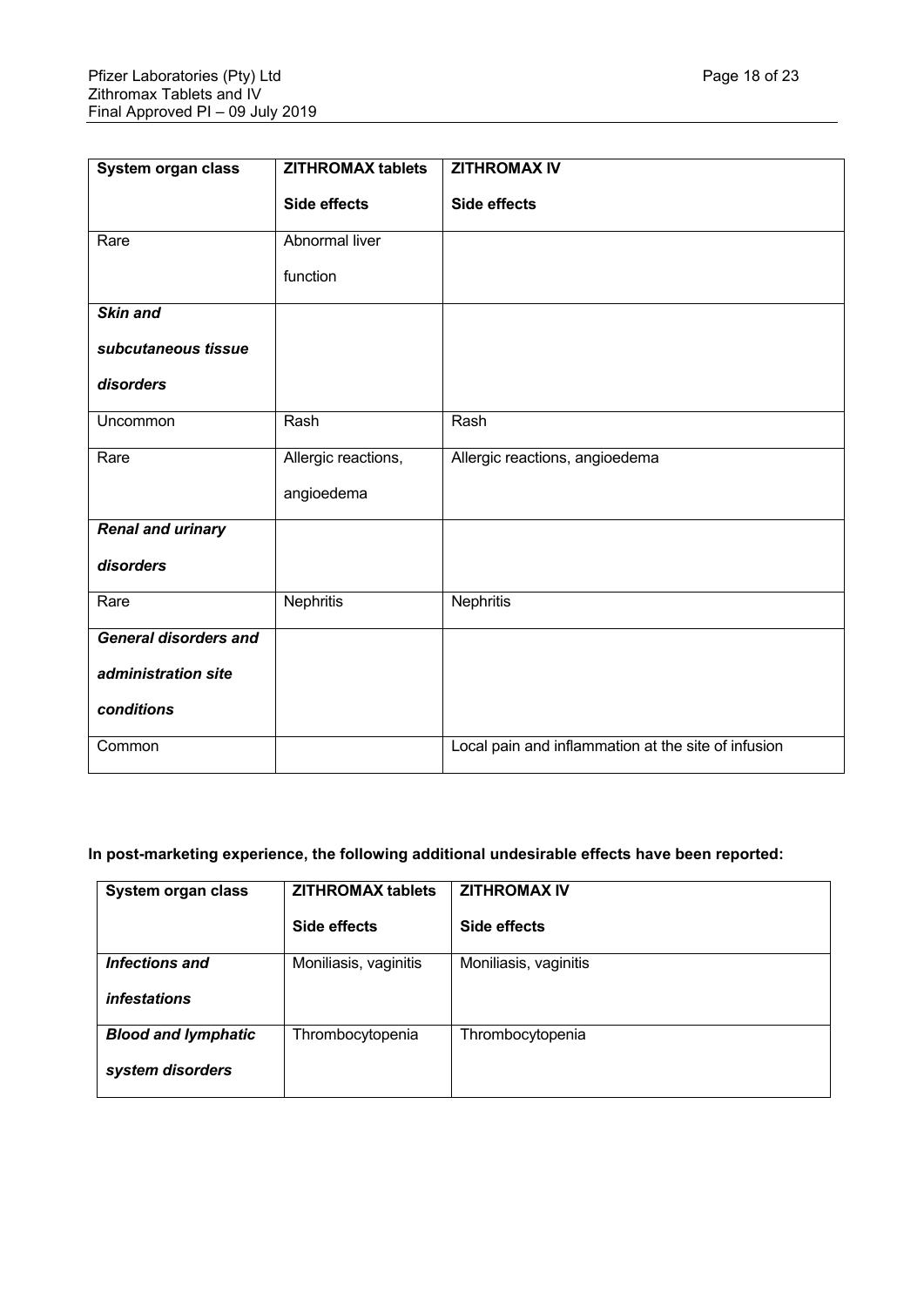| System organ class           | <b>ZITHROMAX tablets</b> | <b>ZITHROMAX IV</b>                                  |
|------------------------------|--------------------------|------------------------------------------------------|
|                              | <b>Side effects</b>      | <b>Side effects</b>                                  |
| Immune system                | Anaphylaxis              | Anaphylaxis                                          |
| disorders                    |                          |                                                      |
| <b>Metabolism and</b>        | Anorexia                 | Anorexia                                             |
| nutrition disorders          |                          |                                                      |
| <b>Psychiatric disorders</b> | Nervousness,             | Nervousness, aggressive reaction, agitation, anxiety |
|                              | aggressive reaction,     |                                                      |
|                              | agitation, anxiety       |                                                      |
| Nervous system               | Dizziness,               | Dizziness, convulsions, headache, hyperactivity,     |
| disorders                    | convulsions,             | hypoesthesia, paraesthesia, somnolence, syncope,     |
|                              | headache,                | taste/smell perversion and/or loss                   |
|                              | hyperactivity,           |                                                      |
|                              | hypoesthesia,            |                                                      |
|                              | paraesthesia,            |                                                      |
|                              | somnolence,              |                                                      |
|                              | syncope, taste/smell     |                                                      |
|                              | perversion and/or loss   |                                                      |
| <b>Ear and labyrinth</b>     | Deafness, tinnitus,      | Deafness, tinnitus, impaired hearing, vertigo        |
| disorders                    | impaired hearing,        |                                                      |
|                              | vertigo                  |                                                      |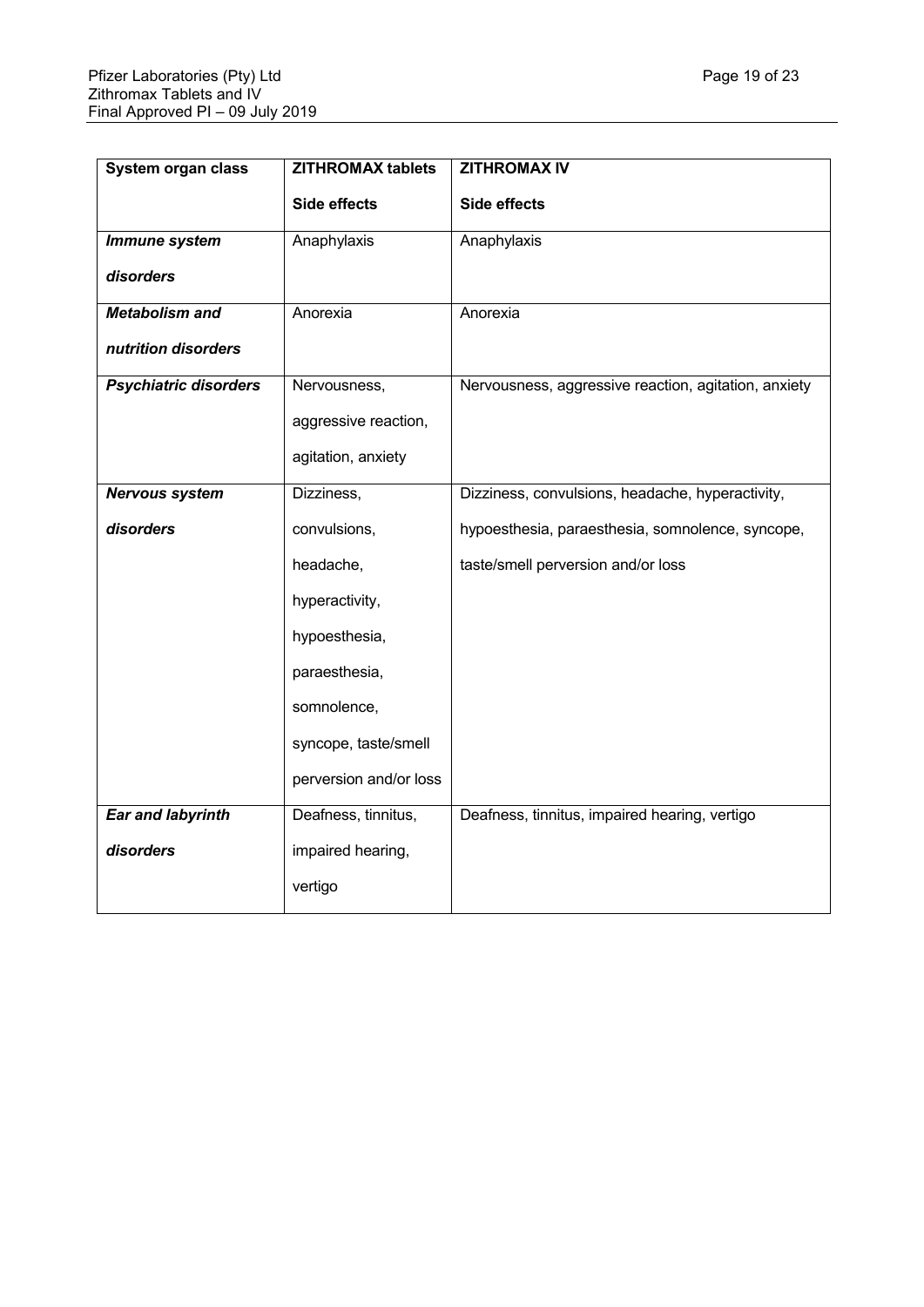| System organ class             | <b>ZITHROMAX tablets</b> | <b>ZITHROMAX IV</b>                                   |
|--------------------------------|--------------------------|-------------------------------------------------------|
|                                | Side effects             | Side effects                                          |
| Cardiac disorders              | Palpitations,            | Palpitations, dysrhythmias including ventricular      |
|                                | dysrhythmias             | tachycardia, QT prolongation, Torsade de Pointes      |
|                                | including ventricular    |                                                       |
|                                | tachycardia, QT          |                                                       |
|                                | prolongation, Torsade    |                                                       |
|                                | de Pointes               |                                                       |
| <b>Vascular disorders</b>      | Hypotension              | Hypotension                                           |
| <b>Gastrointestinal</b>        | Vomiting/ diarrhoea      | Vomiting/diarrhoea (rarely resulting in dehydration), |
| disorders                      | (rarely resulting in     | dyspepsia, constipation, pseudomembranous colitis,    |
|                                | dehydration),            | pancreatitis, tongue discolouration                   |
|                                | dyspepsia,               |                                                       |
|                                | constipation,            |                                                       |
|                                | pseudomembranous         |                                                       |
|                                | colitis, pancreatitis,   |                                                       |
|                                | tongue discolouration    |                                                       |
| <b>Hepatobiliary disorders</b> | Hepatitis and            | Hepatitis and cholestatic jaundice, hepatic necrosis  |
|                                | cholestatic jaundice,    | and hepatic failure, which have resulted in death     |
|                                | hepatic necrosis and     |                                                       |
|                                | hepatic failure, which   |                                                       |
|                                | have rarely resulted in  |                                                       |
|                                | death                    |                                                       |
| Skin and                       | Allergic reactions       | Allergic reactions including pruritus, rash,          |
| subcutaneous tissue            | including pruritus,      | photosensitivity, oedema, urticaria, angioedema,      |
| disorders                      | rash, photosensitivity,  | serious skin reactions including erythema multiforme, |
|                                | oedema, urticaria,       | Stevens-Johnson syndrome and toxic epidermal          |
|                                | angioedema, serious      | necrolysis                                            |
|                                | skin reactions           |                                                       |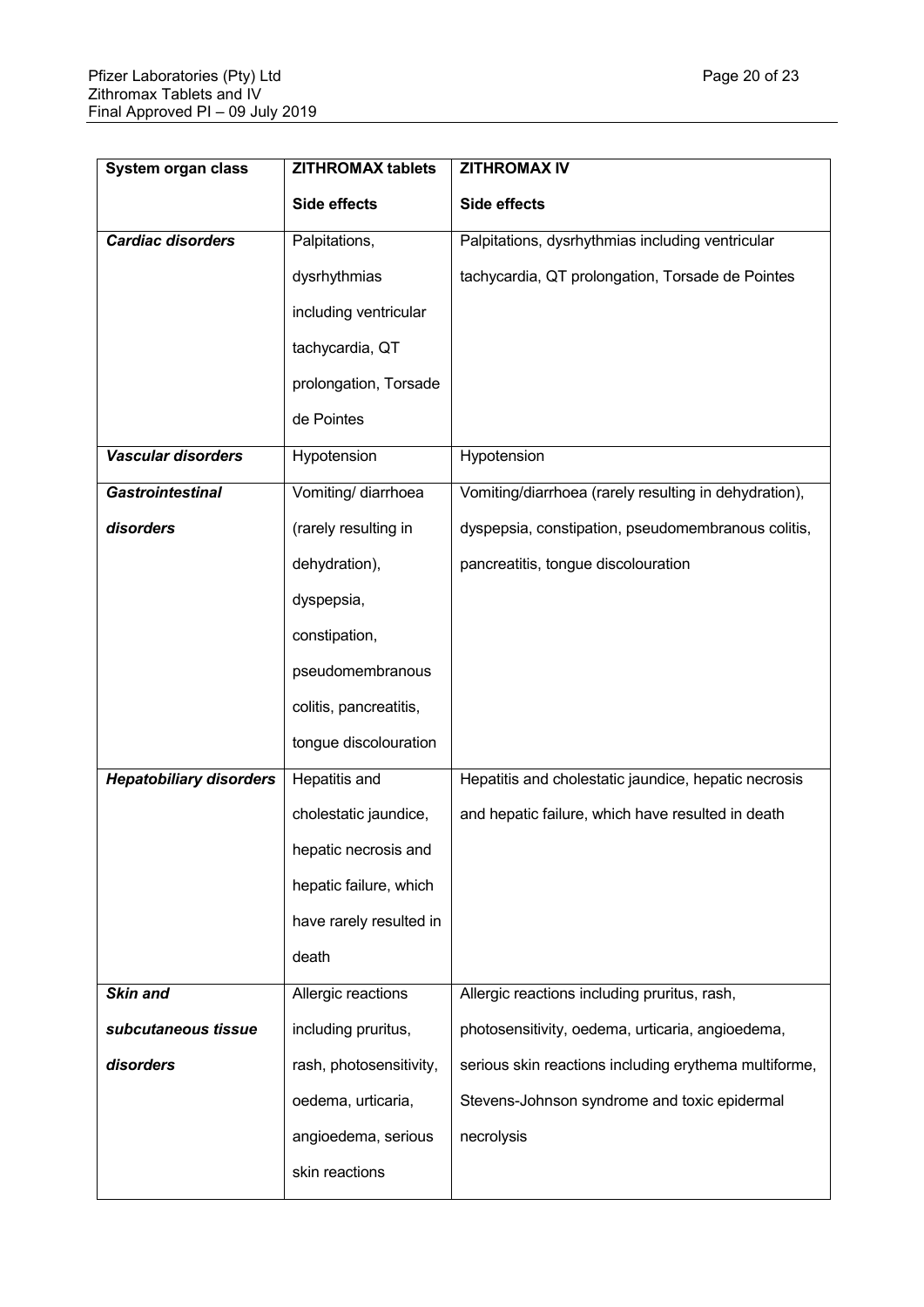| System organ class       | <b>ZITHROMAX tablets</b> | <b>ZITHROMAX IV</b>                         |
|--------------------------|--------------------------|---------------------------------------------|
|                          | Side effects             | Side effects                                |
|                          | including erythema       |                                             |
|                          | multiforme, Stevens-     |                                             |
|                          | Johnson syndrome         |                                             |
|                          | and toxic epidermal      |                                             |
|                          | necrolysis               |                                             |
| <b>Musculoskeletal</b>   | Arthralgia               | Arthralgia                                  |
| disorders                |                          |                                             |
| <b>Renal and urinary</b> | Interstitial nephritis,  | Interstitial nephritis, acute renal failure |
| disorders                | acute renal failure      |                                             |
| General disorders        | Asthenia, fatigue,       | Asthenia, fatigue, malaise                  |
|                          | malaise                  |                                             |

# **KNOWN SYMPTOMS OF OVERDOSAGE AND PARTICULARS OF ITS TREATMENT:**

Adverse events experienced in higher than recommended doses were similar to those seen at normal doses. Typical symptoms of overdosage with macrolide antibiotics include hearing loss, severe nausea, vomiting and diarrhoea. Gastric lavage and general supportive measures are indicated.

# **IDENTIFICATION:**

ZITHROMAX 500 mg tablets are oval, white scored film-coated tablets embossed with "ZTM 500" on one side and "PFIZER" on the other side.

ZITHROMAX IV (Powder for solution for infusion) is a white to off-white cake powder. The reconstituted solution is clear and colourless, visually free of undissolved matter and essentially free from particles of foreign matter.

# **PRESENTATION:**

ZITHROMAX 500 mg tablets: PVC blister packs of 2 or 3 tablets in an outer cardboard carton.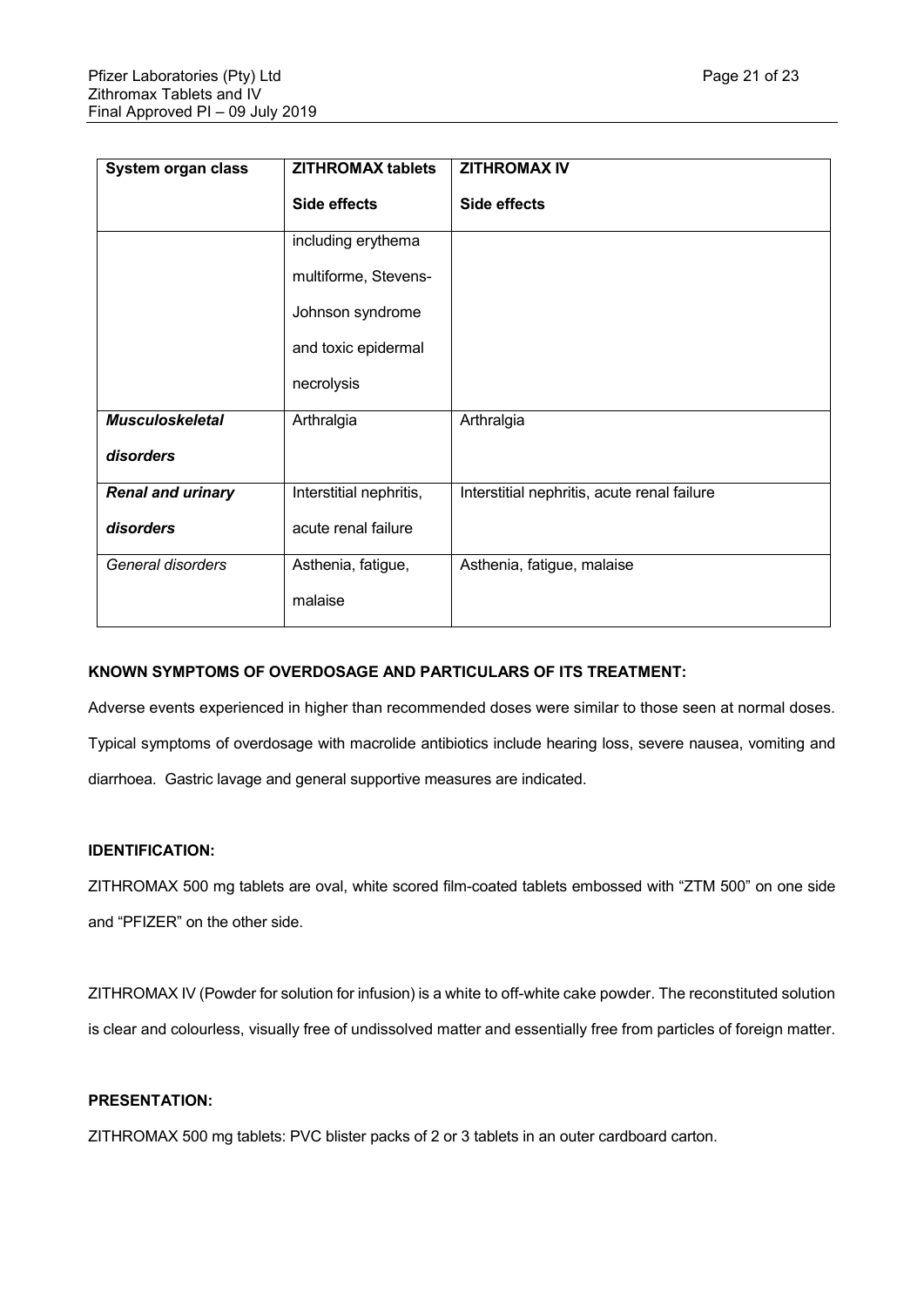ZITHROMAX IV (azithromycin powder for solution for infusion) is packaged in single use 10 ml clear and colourless glass vial and closed with a rubber stopper and aluminium over-seal.

## **STORAGE INSTRUCTIONS:**

#### **ZITHROMAX tablets:**

Store at or below 30 °C.

Keep out of reach of children.

# **ZITHROMAX IV:**

Store at or below  $25 \degree C$ .

Keep out of reach of children.

Keep vial in original packaging until use.

Chemical and physical in-use stability of the reconstituted product has been demonstrated for 24 hours at 30 C. When diluted according to the instructions the diluted solution is chemically and physically stable for 24 hours at or below 30 °C or for 7 days if stored under refrigeration (5 °C). However, from a microbiological point of view, the product should be used immediately. If not used immediately, the in-use storage times and conditions are the responsibility of the user and would normally not be longer than 24 hours at 2 to 8 °C, unless reconstitution and dilution has taken place in controlled and validated aseptic conditions.

## **REGISTRATION NUMBER:**

ZITHROMAX 500 mg tablets: 31/20.1.1/0045 ZITHROMAX IV: 36/20.1.1/0190

## **NAME AND BUSINESS ADDRESS OF THE HOLDER OF THE CERTIFICATE OF REGISTRATION:**

Pfizer Laboratories (Pty) Ltd 85 Bute Lane Sandton 2196